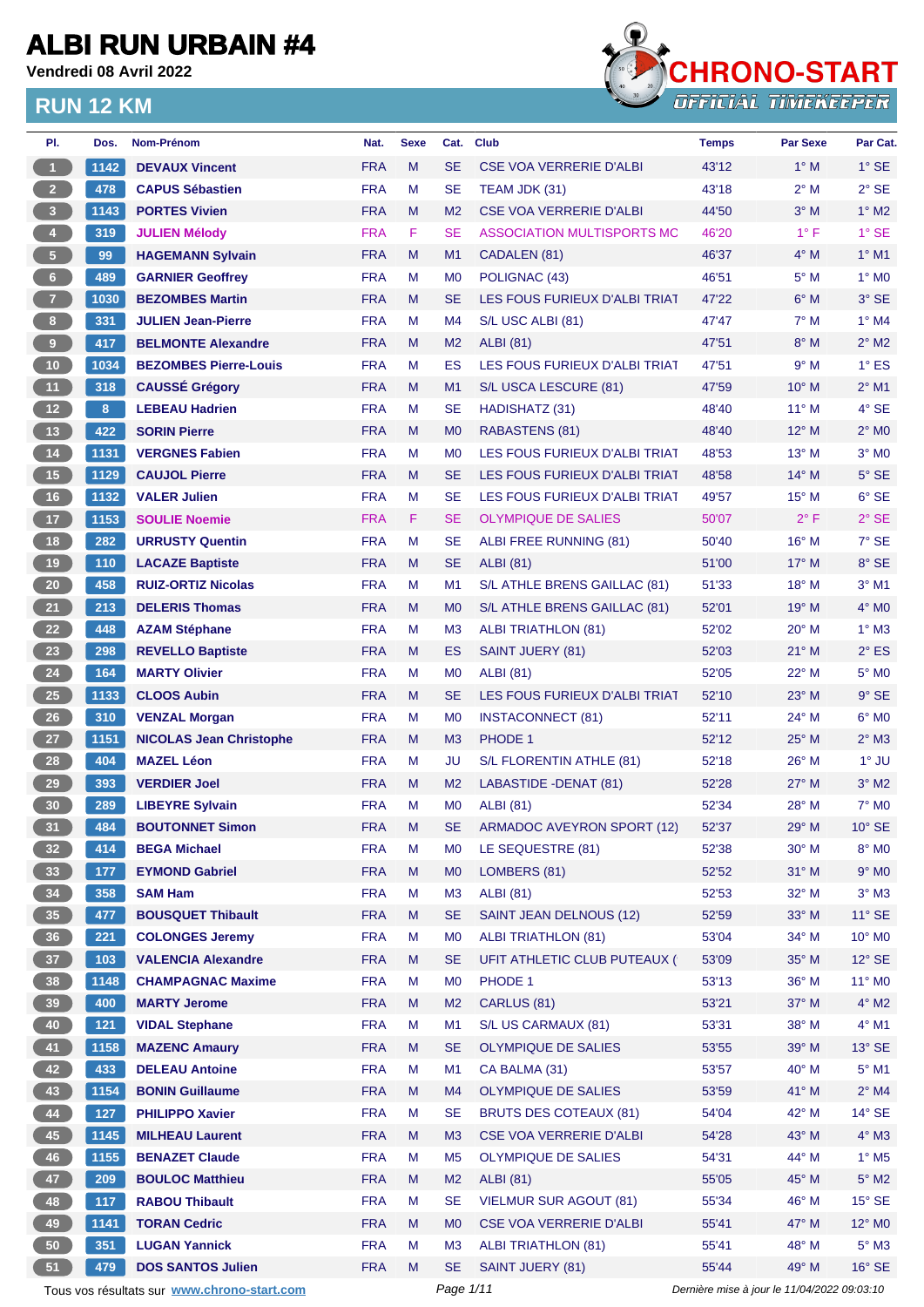**Vendredi 08 Avril 2022**



| PI.    | Dos. | Nom-Prénom                                   | Nat.                     | <b>Sexe</b> | Cat.                 | <b>Club</b>                                          | <b>Temps</b>                                | Par Sexe       | Par Cat.                   |
|--------|------|----------------------------------------------|--------------------------|-------------|----------------------|------------------------------------------------------|---------------------------------------------|----------------|----------------------------|
| 52     | 360  | <b>VAN HYFTE Stéphane</b>                    | <b>FRA</b>               | M           | SE                   | TOURNEFEUILLE (31)                                   | 55'54                                       | $50^\circ$ M   | $17^\circ$ SE              |
| 53     | 269  | <b>COUBES Laurent</b>                        | <b>FRA</b>               | М           | M <sub>3</sub>       | SAINT-JUERY (81)                                     | 55'59                                       | $51^\circ$ M   | $6^\circ$ M3               |
| 54     | 36   | <b>MUNIER Sabine</b>                         | <b>FRA</b>               | F.          | M <sub>2</sub>       | <b>ATHLE RUNNING (81)</b>                            | 56'29                                       | $3^{\circ}$ F  | $1^\circ$ M2               |
| 55     | 35   | <b>EVRARD Solene</b>                         | <b>FRA</b>               | F           | <b>SE</b>            | ALBI (81)                                            | 56'32                                       | $4^{\circ}$ F  | 3° SE                      |
| 56     | 356  | <b>MILHAU Luc</b>                            | <b>FRA</b>               | M           | M <sub>0</sub>       | <b>BARRE (81)</b>                                    | 56'36                                       | 52° M          | 13° MO                     |
| $57\,$ | 428  | <b>JUANAS FERNANDEZ Maria</b>                | <b>ESP</b>               | F.          | <b>SE</b>            | <b>T.O.A.C TOULOUSE AEROSPATIA</b>                   | 56'45                                       | $5^{\circ}$ F  | $4°$ SE                    |
| 58     | 424  | <b>GIMENO Mariano Jose</b>                   | <b>FRA</b>               | M           | M1                   | TOULOUSE (31)                                        | 56'46                                       | 53° M          | $6^\circ$ M1               |
| 59     | 15   | <b>PASTRE Laurent</b>                        | <b>FRA</b>               | М           | M <sub>0</sub>       | <b>BEURK (81)</b>                                    | 56'56                                       | 54° M          | $14^{\circ}$ MO            |
| 60     | 1150 | <b>BOUSQUET Christophe</b>                   | <b>FRA</b>               | M           | M1                   | PHODE 1                                              | 56'58                                       | $55^{\circ}$ M | $7°$ M1                    |
| 61     | 480  | <b>LE MEE Alexandre</b>                      | <b>FRA</b>               | М           | M <sub>1</sub>       | RABASTENS (81)                                       | 57'23                                       | $56^{\circ}$ M | $8^\circ$ M1               |
| 62     | 46   | <b>COSTENARO Wilfried</b>                    | <b>FRA</b>               | M           | M1                   | <b>GRAULHET (81)</b>                                 | 58'02                                       | 57° M          | $9°$ M1                    |
| 63     | 255  | <b>RAYMOND Sébastien</b>                     | <b>FRA</b>               | М           | <b>SE</b>            | <b>TOULOUSE (31)</b>                                 | 58'14                                       | 58° M          | 18° SE                     |
| 64     | 80   | <b>FRITSCH Jonathan</b>                      | <b>FRA</b>               | M           | M1                   | LABESSIERE-CANDEIL (81)                              | 58'19                                       | 59° M          | $10^{\circ}$ M1            |
| 65     | 276  | <b>LABRANQUE Julien</b>                      | <b>FRA</b>               | М           | M <sub>0</sub>       | UAG RUNNING(81) (81)                                 | 58'28                                       | 60° M          | 15° MO                     |
| 66     | 333  | <b>POUSSIER Timothé</b>                      | <b>FRA</b>               | M           | <b>ES</b>            | RABASTENS (81)                                       | 58'28                                       | $61^\circ$ M   | $3^\circ$ ES               |
| 67     | 322  | <b>FABRE Bruno</b>                           | <b>FRA</b>               | M           | M <sub>0</sub>       | CADALEN (81)                                         | 58'33                                       | 62° M          | 16° MO                     |
| 68     | 450  | <b>PLEGAT Marion</b>                         | <b>FRA</b>               | F.          | SE                   | ECLA ALBI* (81)                                      | 58'34                                       | $6^{\circ}$ F  | $5^{\circ}$ SE             |
| 69     | 123  | <b>SMITH Lee</b>                             | <b>GBR</b>               | М           | M <sub>0</sub>       | <b>MONESTIES (81)</b>                                | 58'36                                       | 63° M          | 17° M0                     |
| 70     | 343  | <b>HUREAU David</b>                          | <b>FRA</b>               | M           | M <sub>3</sub>       | <b>SAINT JUERY (81)</b>                              | 58'36                                       | $64^{\circ}$ M | $7^\circ$ M3               |
| 71     | 471  | <b>ADAMI Charlie</b>                         | <b>FRA</b>               | м           | SE                   | <b>ALBI TRIATHLON (81)</b>                           | 58'36                                       | 65° M          | $19°$ SE                   |
| 72     | 340  | <b>ASTRUC Loïc</b>                           | <b>FRA</b>               | M           | <b>SE</b>            | <b>SAINT GREGOIRE (81)</b>                           | 58'42                                       | $66^{\circ}$ M | $20^\circ$ SE              |
| 73     | 1144 | <b>BONNAFIS Guillaume</b>                    | <b>FRA</b>               | М           | M <sub>2</sub>       | <b>CSE VOA VERRERIE D'ALBI</b>                       | 58'43                                       | 67° M          | $6^{\circ}$ M2             |
| 74     | 86   | <b>GAYRAUD Nicolas</b>                       | <b>FRA</b>               | M           | M1                   | HARMONIE (81)                                        | 58'46                                       | $68^\circ$ M   | $11^{\circ}$ M1            |
| 75     | 242  | <b>VOLLE Christophe</b>                      | <b>FRA</b>               | м           | M <sub>3</sub>       | <b>CE ALBI (81)</b>                                  | 58'47                                       | 69° M          | $8^\circ$ M3               |
| 76     | 81   | <b>CAVAILLES Paul-Henri</b>                  | <b>FRA</b>               | M           | M <sub>0</sub>       | <b>BEURK (81)</b>                                    | 58'47                                       | 70° M          | 18° MO                     |
| 77     | 239  | <b>MONMAYRAN Nicolas</b>                     | <b>FRA</b>               | М           | SE                   | BRIATEXTE (81)                                       | 58'50                                       | 71° M          | $21^\circ$ SE              |
| 78     | 205  | <b>JULIEN Patrick</b>                        | <b>FRA</b>               | M           | M <sub>3</sub>       | CABANES (81)                                         | 58'52                                       | 72° M          | $9°$ M3                    |
| 79     | 483  | <b>LAUTAR Olivier</b>                        | <b>FRA</b>               | М           | M <sub>2</sub>       | <b>ALBI</b> (81)                                     | 58'58                                       | 73° M          | $7^\circ$ M2               |
| 80     | 295  | <b>BAYOL Julien</b>                          | <b>FRA</b>               | M           | M <sub>0</sub>       | <b>BUSQUE (81)</b>                                   | 58'58                                       | 74° M          | 19° MO                     |
| 81     | 313  | <b>MALRIC Jean Baptiste</b>                  | <b>FRA</b>               | М           | M <sub>1</sub>       | LOMBERS (81)                                         | 58'59                                       | $75^{\circ}$ M | $12^{\circ}$ M1            |
| 82     | 68   | <b>ENG Philippe</b>                          | <b>FRA</b>               | M           | M <sub>2</sub>       | ALBI (81)                                            | 58'59                                       | 76° M          | $8^\circ$ M2               |
| 83     | 452  | <b>PLEGAT Nathan</b>                         | <b>FRA</b>               | M           | SE                   | <b>ATSCAF 81 (81)</b>                                | 59'01                                       | 77° M          | 22° SE                     |
| 84     | 160  | <b>GIMAT Jean-Noël</b>                       | <b>FRA</b>               | M           | M <sub>0</sub>       | <b>UAG RUNNING (81)</b>                              | 59'18                                       | 78° M          | 20° M <sub>0</sub>         |
| 85     | 70   | <b>PICARONIE Jérôme</b>                      | <b>FRA</b>               | M           | M <sub>3</sub>       | LES RIVES DU TARN (81)                               | 59'24                                       | 79° M          | $10^{\circ}$ M3            |
| 86     | 274  | <b>AMPOFO Kodjo</b>                          | <b>GBR</b>               | M           | <b>SE</b>            | <b>ALBI</b> (81)                                     | 59'27                                       | 80° M          | $23^\circ$ SE              |
| 87     | 232  | <b>ROBIN Helene</b>                          | <b>FRA</b>               | F.          | <b>SE</b>            | ECLA ALBI* (81)                                      | 59'29                                       | $7^\circ$ F    | $6°$ SE                    |
| 88     | 48   | <b>LACAN Lionel</b>                          | <b>FRA</b>               | M           | M1                   | <b>ALBI</b> (81)                                     | 59'30                                       | 81° M          | 13° M1                     |
| 89     | 188  | <b>ICHARD Pierre</b>                         | <b>FRA</b>               | M           | M <sub>3</sub>       | ECLA ALBI* (81)                                      | 59'32                                       | 82° M          | $11^{\circ}$ M3            |
| 90     | 137  | <b>PLATET Aurore</b>                         | <b>FRA</b>               | F           | M <sub>0</sub>       | S/L US CARMAUX (81)                                  | 59'39                                       | $8^{\circ}$ F  | $1^\circ$ MO               |
| 91     | 311  | <b>CARRERA Clément</b>                       | <b>FRA</b>               | M           | M1                   | <b>UAG RUNNING (81)</b>                              | 59'47                                       | 83° M          | 14° M1                     |
| 92     | 1156 | <b>FIOROTTO Richard</b>                      | <b>FRA</b>               | M           | M <sub>3</sub>       | <b>OLYMPIQUE DE SALIES</b>                           | 59'57                                       | 84° M          | $12^{\circ}$ M3            |
| 93     | 299  | <b>REBULL Frederic</b>                       | <b>FRA</b>               | M           | M <sub>2</sub>       | CDI31 (81)                                           | 59'58                                       | 85° M          | $9°$ M2                    |
| 94     | 443  | <b>VAUDOISEY Pascal</b>                      | <b>FRA</b>               | M           | M <sub>5</sub>       | <b>ALBI</b> (81)                                     | 1h00'00                                     | 86° M          | $2^{\circ}$ M <sub>5</sub> |
| 95     | 336  | <b>MARTY Enzo</b>                            | <b>FRA</b>               | M           | <b>ES</b>            | <b>ALBI</b> (81)                                     | 1h00'02                                     | 87° M          | $4^\circ$ ES               |
|        |      |                                              |                          |             |                      |                                                      |                                             |                |                            |
| 96     | 95   | <b>PAULIN Thomas</b><br><b>DEGRET Julien</b> | <b>FRA</b><br><b>FRA</b> | M<br>М      | M <sub>0</sub><br>M1 | <b>BLAYE LES MINES (81)</b><br>S/L USCA LESCURE (81) | 1h00'07<br>1h00'09                          | 88° M<br>89° M | 21° MO                     |
| 97     | 271  |                                              |                          |             |                      |                                                      |                                             |                | $15^{\circ}$ M1            |
| 98     | 150  | <b>GARCIA Francis</b>                        | <b>FRA</b>               | M           | M4                   | SALIES (81)                                          | 1h00'11                                     | 90° M          | $3°$ M4                    |
| 99     | 353  | <b>DECOCK Agathe</b>                         | <b>FRA</b>               | F.          | <b>SE</b>            | <b>ALBI TRIATHLON (81)</b>                           | 1h00'17                                     | $9^{\circ}$ F  | 7° SE                      |
| 100    | 222  | <b>LEFEBVRE Vincent</b>                      | <b>FRA</b>               | M           | M <sub>2</sub>       | <b>ALBI TRIATHLON (81)</b>                           | 1h00'17                                     | $91^\circ$ M   | $10^{\circ}$ M2            |
| $101$  | 153  | <b>DALBIN Christel</b>                       | <b>FRA</b>               | F.          | M <sub>2</sub>       | ORBAN (81)                                           | 1h00'19                                     | $10^{\circ}$ F | $2^{\circ}$ M2             |
| $102$  | 266  | <b>MALATERRE Roland</b>                      | <b>FRA</b>               | M           | M4                   | ARTHES (81)                                          | 1h00'28                                     | 92° M          | $4^\circ$ M4               |
|        |      | Tous vos résultats sur www.chrono-start.com  |                          |             | Page 2/11            |                                                      | Dernière mise à jour le 11/04/2022 09:03:10 |                |                            |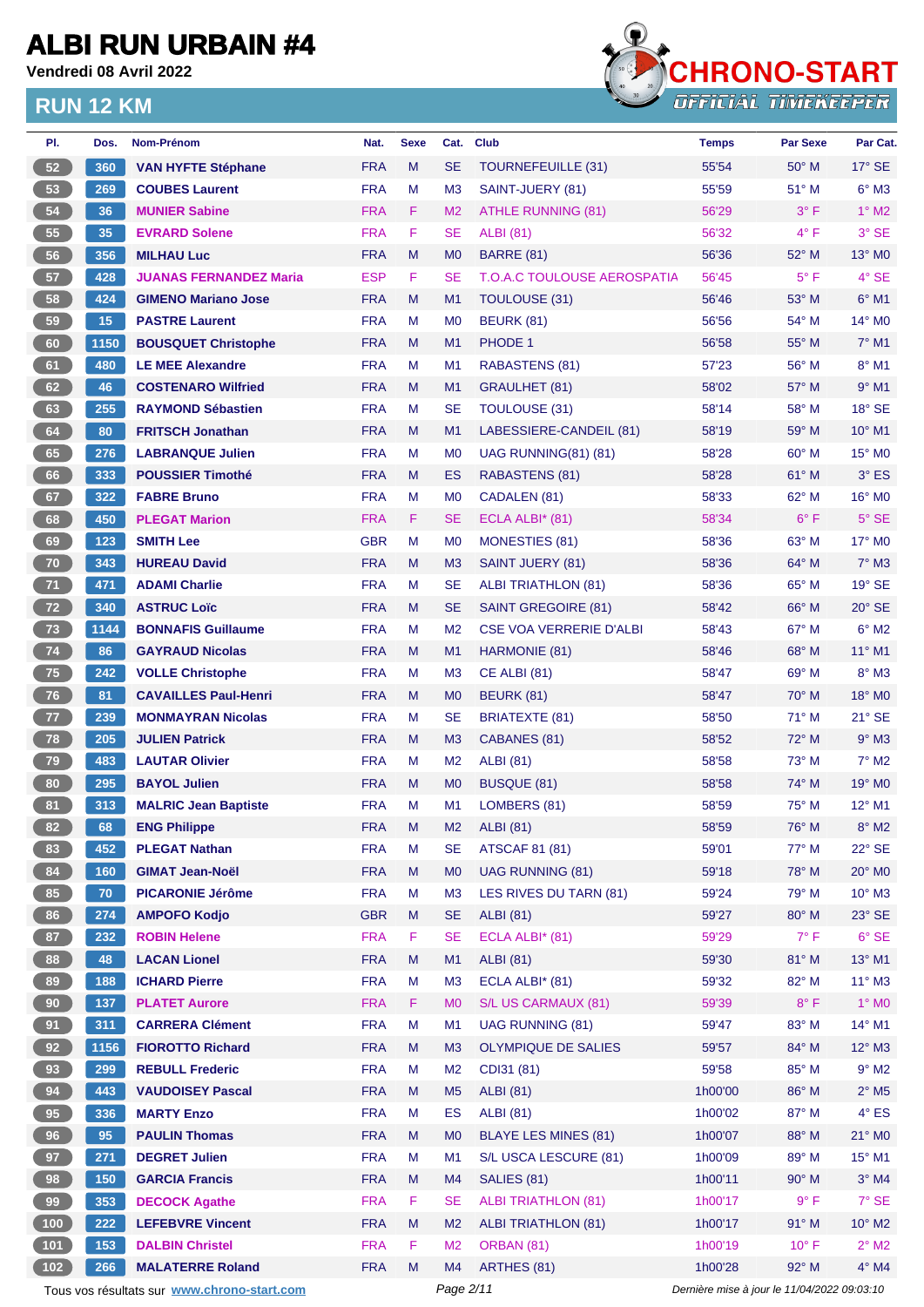**Vendredi 08 Avril 2022**



| PI.                                                         | Dos. | Nom-Prénom                                  | Nat.       | <b>Sexe</b> | Cat.           | <b>Club</b>                      | <b>Temps</b>                                | <b>Par Sexe</b> | Par Cat.                 |
|-------------------------------------------------------------|------|---------------------------------------------|------------|-------------|----------------|----------------------------------|---------------------------------------------|-----------------|--------------------------|
| 103                                                         | 198  | <b>MASCLAUX Jonathan</b>                    | <b>FRA</b> | M           | M <sub>0</sub> | <b>ALBI</b> (81)                 | 1h00'36                                     | $93^\circ$ M    | $22^\circ$ MO            |
| 104                                                         | 285  | <b>MARTIN</b> éric                          | <b>FRA</b> | M           | M <sub>3</sub> | S/L US CARMAUX (81)              | 1h00'38                                     | 94° M           | $13^{\circ}$ M3          |
| $\begin{array}{c} \hline 105 \\ \hline \end{array}$         | 260  | <b>MOLLES Isabelle</b>                      | <b>FRA</b> | F           | <b>SE</b>      | <b>MONTAUBAN ATHLETISME (82)</b> | 1h00'43                                     | $11^{\circ}$ F  | 8° SE                    |
| 106                                                         | 305  | <b>BLIN Olivier</b>                         | <b>FRA</b> | м           | M4             | TOULOUSE (31)                    | 1h00'55                                     | 95° M           | 5° M4                    |
| 107                                                         | 493  | <b>LIEVEAUX Sebastien</b>                   | <b>FRA</b> | M           | M1             | CA BIRAC (82)                    | 1h01'01                                     | $96^\circ$ M    | 16° M1                   |
| $\boxed{108}$                                               | 263  | <b>RIVALS Romain</b>                        | <b>FRA</b> | м           | <b>SE</b>      | <b>ALBI</b> (81)                 | 1h01'02                                     | $97^\circ$ M    | $24^\circ$ SE            |
| (109)                                                       | 28   | <b>DEFLORENNE Dominique</b>                 | <b>FRA</b> | M           | M4             | LA PATAAATE !!! (81)             | 1h01'03                                     | 98° M           | $6°$ M4                  |
| $\begin{array}{c} \n 110\n \end{array}$                     | 41   | <b>BELOTTI Jean-Marie</b>                   | <b>FRA</b> | м           | M <sub>3</sub> | BUSQUE (81)                      | 1h01'11                                     | 99° M           | $14^{\circ}$ M3          |
| (111)                                                       | 158  | <b>CROS David</b>                           | <b>FRA</b> | M           | M <sub>2</sub> | SAINT JUERY (81)                 | 1h01'14                                     | $100^\circ$ M   | $11^{\circ}$ M2          |
| (112)                                                       | 202  | <b>JULIEN Jean-Baptiste</b>                 | <b>FRA</b> | М           | M <sub>0</sub> | <b>BROUSSE (81)</b>              | 1h01'17                                     | $101^\circ$ M   | 23° M0                   |
| (113)                                                       | 1124 | <b>DOAN Henri</b>                           | <b>FRA</b> | M           | <b>JU</b>      | <b>TEAMEOS PATRIMOINE 1</b>      | 1h01'19                                     | 102° M          | $2°$ JU                  |
| $\boxed{114}$                                               | 277  | <b>AMSALLEM Noam</b>                        | <b>FRA</b> | M           | <b>SE</b>      | ALBI TRIATHLON (81)              | 1h01'23                                     | $103^\circ$ M   | $25^\circ$ SE            |
| (115)                                                       | 427  | <b>PODVIN Martin</b>                        | <b>FRA</b> | M           | <b>SE</b>      | <b>FREJAIROLLES (81)</b>         | 1h01'25                                     | $104^\circ$ M   | $26^\circ$ SE            |
| (116)                                                       | 374  | <b>BESTION Julien</b>                       | <b>FRA</b> | M           | M1             | <b>CPAM (81)</b>                 | 1h01'26                                     | $105^\circ$ M   | 17° M1                   |
| $\boxed{117}$                                               | 288  | <b>PONS Gregory</b>                         | <b>FRA</b> | M           | M <sub>0</sub> | VALDERIES (81)                   | 1h01'38                                     | $106^\circ$ M   | $24^{\circ}$ MO          |
| $\boxed{118}$                                               | 338  | <b>LAGARRIGUE Romain</b>                    | <b>FRA</b> | M           | <b>SE</b>      | PUYGOUZON (81)                   | 1h01'39                                     | $107^\circ$ M   | 27° SE                   |
| (119                                                        | 247  | <b>HUBERT Didier</b>                        | <b>FRA</b> | M           | M1             | <b>ALBI</b> (81)                 | 1h01'42                                     | $108^\circ$ M   | 18° M1                   |
| 120                                                         | 325  | <b>ALBERT Olivier</b>                       | <b>FRA</b> | М           | M4             | <b>BRUTS DES COTEAUX (81)</b>    | 1h01'43                                     | $109^\circ$ M   | 7° M4                    |
| 121                                                         | 302  | <b>ROCA Roland</b>                          | <b>FRA</b> | M           | M <sub>5</sub> | MASSAGUEL (81)                   | 1h01'48                                     | $110^\circ$ M   | $3°$ M <sub>5</sub>      |
| $122$                                                       | 303  | <b>PLOY Laurent</b>                         | <b>FRA</b> | м           | M <sub>2</sub> | CAHUZAC (81)                     | 1h01'51                                     | $111^\circ$ M   | $12^{\circ}$ M2          |
| $123$                                                       | 236  | <b>FLON Romain</b>                          | <b>FRA</b> | M           | M <sub>2</sub> | <b>LYON (69)</b>                 | 1h02'06                                     | 112° M          | $13^\circ$ M2            |
| $124$                                                       | 470  | <b>BOLOT Pascal</b>                         | <b>FRA</b> | M           | <b>SE</b>      | HIPPOTEAM (81)                   | 1h02'10                                     | $113^\circ$ M   | 28° SE                   |
| 125                                                         | 67   | <b>SEIGNÉ Jérémie</b>                       | <b>FRA</b> | M           | <b>SE</b>      | <b>ALBI</b> (81)                 | 1h02'10                                     | $114^\circ$ M   | 29° SE                   |
| $126$                                                       | 112  | <b>BONNEMASON Olivier</b>                   | <b>FRA</b> | M           | M <sub>2</sub> | <b>CASTELNAU DE LEVIS (81)</b>   | 1h02'13                                     | $115^\circ$ M   | $14^{\circ}$ M2          |
| (127)                                                       | 134  | <b>ALDROVANDI Geoffrey</b>                  | <b>FRA</b> | M           | <b>SE</b>      | CA BIRAC (82)                    | 1h02'15                                     | $116^\circ$ M   | 30° SE                   |
| 128                                                         | 1369 | <b>POIX Olivier</b>                         | <b>FRA</b> | м           |                | <b>ALBI</b> (81)                 | 1h02'19                                     | $117^\circ$ M   | $15^{\circ}$ M3          |
| 129                                                         | 240  |                                             | <b>FRA</b> |             | M <sub>3</sub> |                                  |                                             | $12^{\circ}$ F  | $9°$ SE                  |
|                                                             |      | <b>GARCIA Charlene</b>                      |            | F           | <b>SE</b>      | <b>BRIATEXTE (81)</b>            | 1h02'26                                     |                 |                          |
| $\boxed{130}$                                               | 275  | <b>BOUTONNET Dominique</b>                  | <b>FRA</b> | м           | M <sub>5</sub> | S/L US CARMAUX (81)              | 1h02'27                                     | $118^\circ$ M   | $4^\circ$ M <sub>5</sub> |
| (131)                                                       | 1400 | --- Dossard Inconnu ---                     |            |             |                |                                  | 1h02'30                                     |                 |                          |
| $132$                                                       | 1157 | <b>CEBOLLERO Stephanie</b>                  | <b>FRA</b> | F           | M <sub>2</sub> | <b>OLYMPIQUE DE SALIES</b>       | 1h02'30                                     | $13^{\circ}$ F  | $3°$ M2                  |
| (133)                                                       | 491  | <b>BLIN Frederic</b>                        | <b>FRA</b> | M           | M <sub>3</sub> | <b>TOULOUSE (31)</b>             | 1h02'32                                     | $119^\circ$ M   | $16^\circ$ M3            |
| $\begin{array}{c} 134 \\ 134 \end{array}$                   | 403  | <b>BOUSQUET Stephane</b>                    | <b>FRA</b> | M           | M4             | <b>EMBUSQUADE TRAIL (81)</b>     | 1h02'41                                     | 120° M          | $8^\circ$ M4             |
| (135)                                                       | 49   | <b>LAGROUE Michel</b>                       | <b>FRA</b> | M           | M4             | S/L UNION CLUB ATHLETIQUE (31    | 1h02'44                                     | 121° M          | $9°$ M4                  |
| $136$                                                       | 265  | <b>VERDIER Jean Francois</b>                | <b>FRA</b> | M           | M <sub>3</sub> | <b>ALBI</b> (81)                 | 1h02'50                                     | 122° M          | $17^\circ$ M3            |
| (137)                                                       | 229  | <b>HERMET Arnaud</b>                        | <b>FRA</b> | M           | M <sub>2</sub> | <b>RUNN'IN BESSIERES (31)</b>    | 1h03'01                                     | 123° M          | $15^{\circ}$ M2          |
| $\begin{array}{ c c c }\n\hline\n\textbf{138}\n\end{array}$ | 143  | <b>PETIT Sylvain</b>                        | <b>FRA</b> | M           | M1             | MAILHOC (81)                     | 1h03'03                                     | 124° M          | 19° M1                   |
| (139)                                                       | 411  | <b>ENJALBERT Severine</b>                   | <b>FRA</b> | F           | M <sub>0</sub> | <b>ECLA (81)</b>                 | 1h03'03                                     | $14^{\circ}$ F  | $2^\circ$ MO             |
| $140$                                                       | 408  | <b>ROUYRE Virginie</b>                      | <b>FRA</b> | F           | M <sub>0</sub> | ECLA ALBI* (81)                  | 1h03'03                                     | $15^{\circ}$ F  | $3°$ MO                  |
| (141)                                                       | 246  | <b>MIATTO Arnaud</b>                        | <b>FRA</b> | M           | <b>SE</b>      | <b>MOUZIEYS TEULET (81)</b>      | 1h03'04                                     | 125° M          | 31° SE                   |
|                                                             | 207  | <b>JOULIÉ Jean-Claude</b>                   | <b>FRA</b> | M           | M <sub>5</sub> | ST JUERY (81)                    | 1h03'04                                     | 126° M          | $5^\circ$ M5             |
| (143)                                                       | 111  | <b>VIALA Fabien</b>                         | <b>FRA</b> | M           | M <sub>2</sub> | PINSAGUEL (31)                   | 1h03'09                                     | 127° M          | $16^{\circ}$ M2          |
| $144$                                                       | 499  | <b>CALVIERE Mathias</b>                     | <b>FRA</b> | M           | ES             | FONLABOUR (81)                   | 1h03'12                                     | 128° M          | $5^{\circ}$ ES           |
| $145$                                                       | 190  | <b>ANDRIEU Jérôme</b>                       | <b>FRA</b> | M           | M <sub>3</sub> | S/L US CARMAUX (81)              | 1h03'12                                     | 129° M          | $18^\circ$ M3            |
| 146                                                         | 284  | <b>BROCHET Christian</b>                    | <b>FRA</b> | M           | M1             | MKC PUYCELSI (81)                | 1h03'16                                     | 130° M          | 20° M1                   |
| (147)                                                       | 498  | <b>LALANDE Noé</b>                          | <b>FRA</b> | M           | ES             | FONLABOUR (81)                   | 1h03'17                                     | 131° M          | $6^{\circ}$ ES           |
| $148$                                                       | 495  | <b>IRASTORZA Damien</b>                     | <b>FRA</b> | M           | <b>SE</b>      | SAINT JUERY (81)                 | 1h03'25                                     | 132° M          | $32^\circ$ SE            |
| 149                                                         | 341  | <b>GONZALEZ Jordi</b>                       | <b>FRA</b> | M           | <b>SE</b>      | <b>ALBI</b> (81)                 | 1h03'37                                     | 133° M          | 33° SE                   |
| $150$                                                       | 82   | <b>GÉRARD Aurélie</b>                       | <b>FRA</b> | F           | M1             | <b>ALBI</b> (81)                 | 1h03'43                                     | $16^{\circ}$ F  | $1^\circ$ M1             |
| (151)                                                       | 459  | <b>ROUBINET David</b>                       | <b>FRA</b> | M           | M <sub>2</sub> | <b>ASPF GAILLAC (81)</b>         | 1h03'44                                     | 134° M          | 17° M2                   |
| $152$                                                       | 256  | <b>ROUQUETTE Thomas</b>                     | <b>FRA</b> | M           | <b>SE</b>      | <b>ALBI</b> (81)                 | 1h03'48                                     | 135° M          | $34^\circ$ SE            |
| (153)                                                       | 461  | <b>FERRET Jean Marc</b>                     | <b>FRA</b> | M           | M <sub>3</sub> | <b>ASPF GAILLAC (81)</b>         | 1h03'51                                     | 136° M          | $19°$ M3                 |
|                                                             |      | Tous vos résultats sur www.chrono-start.com |            |             | Page 3/11      |                                  | Dernière mise à jour le 11/04/2022 09:03:10 |                 |                          |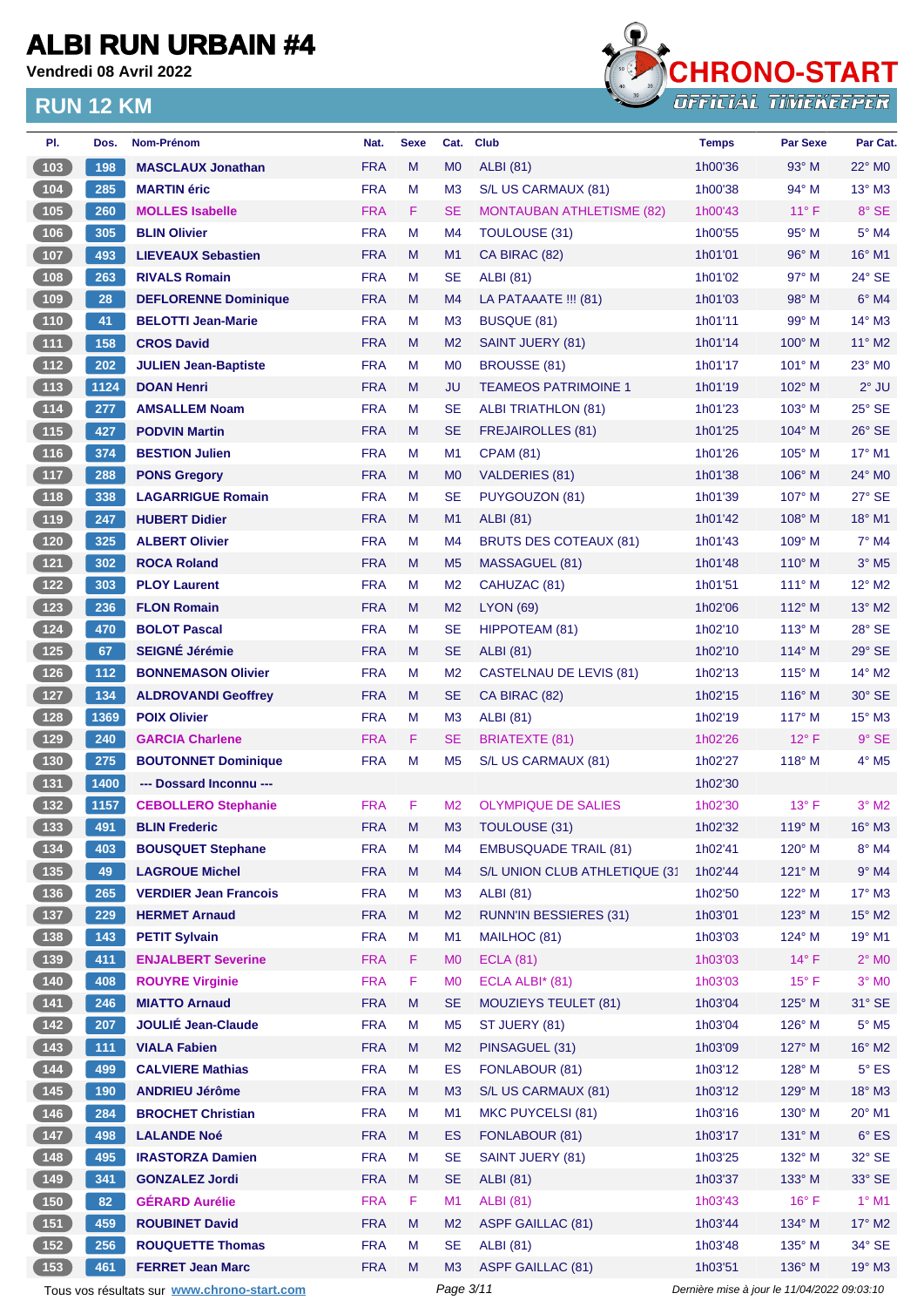**Vendredi 08 Avril 2022**



| PI.                  | Dos.            | <b>Nom-Prénom</b>                           | Nat.       | <b>Sexe</b> | Cat.           | <b>Club</b>                          | <b>Temps</b>                                | <b>Par Sexe</b> | Par Cat.                   |
|----------------------|-----------------|---------------------------------------------|------------|-------------|----------------|--------------------------------------|---------------------------------------------|-----------------|----------------------------|
| 154                  | 346             | <b>DUFFAU Bruno</b>                         | <b>FRA</b> | M           | M <sub>5</sub> | GAILLAC (81)                         | 1h03'57                                     | $137^\circ$ M   | $6^{\circ}$ M <sub>5</sub> |
| (155)                | 486             | <b>MONNERET Lionel</b>                      | <b>FRA</b> | M           | M1             | LOMBERS (81)                         | 1h04'10                                     | 138° M          | 21° M1                     |
| (156)                | 460             | <b>GRANIER Elian</b>                        | <b>FRA</b> | M           | M <sub>3</sub> | <b>ASPF GAILLAC (81)</b>             | 1h04'12                                     | $139^\circ$ M   | $20^\circ$ M3              |
| (157)                | 337             | <b>AZEMA ROSSIGNOL Sabine</b>               | <b>FRA</b> | F           | M1             | ST GAUZENS (81)                      | 1h04'13                                     | $17^\circ$ F    | $2^{\circ}$ M1             |
| 158                  | 20              | <b>INGREMEAU Aymeric</b>                    | <b>FRA</b> | M           | M <sub>0</sub> | BEURK (81)                           | 1h04'14                                     | $140^\circ$ M   | 25° MO                     |
| $159$                | 1384            | --- Dossard Inconnu ---                     |            |             |                |                                      | 1h04'14                                     |                 |                            |
| (160)                | 409             | <b>LABROUSSE Thib Le M</b>                  | <b>FRA</b> | M           | <b>SE</b>      | <b>ALBI</b> (81)                     | 1h04'27                                     | $141^\circ$ M   | $35^\circ$ SE              |
| (161)                | 362             | <b>JALBY Lucille</b>                        | <b>FRA</b> | F           | M <sub>0</sub> | <b>VILLEFRANCHE D'ALBIGEOIS (81)</b> | 1h04'28                                     | $18^{\circ}$ F  | $4^\circ$ MO               |
| (162)                | 66              | <b>MOLINIER Sebastien</b>                   | <b>FRA</b> | M           | M <sub>1</sub> | BEURK (81)                           | 1h04'40                                     | 142° M          | $22^{\circ}$ M1            |
| (163)                | 420             | <b>BERTACCHI Dylan</b>                      | <b>FRA</b> | м           | <b>SE</b>      | GAILLAC (81)                         | 1h04'41                                     | $143^\circ$ M   | 36° SE                     |
| (164)                | 31              | <b>DIEUZE Jocelyn</b>                       | <b>FRA</b> | M           | M <sub>0</sub> | CADALEN (81)                         | 1h04'44                                     | 144° M          | 26° MO                     |
| $165$                | 201             | <b>DELCOL Coralie</b>                       | <b>FRA</b> | F           | M <sub>0</sub> | ECLA ALBI* (81)                      | 1h04'44                                     | $19^{\circ}$ F  | $5^\circ$ MO               |
| (166)                | 366             | <b>ROGER Helene</b>                         | <b>FRA</b> | F.          | M <sub>0</sub> | ADS81 (81)                           | 1h04'54                                     | $20^{\circ}$ F  | $6^{\circ}$ MO             |
| (167)                | 146             | <b>BARRAU David</b>                         | <b>FRA</b> | M           | M <sub>0</sub> | SAUSSENAC (81)                       | 1h04'58                                     | $145^\circ$ M   | $27^\circ$ MO              |
| (168)                | $\mathbf{3}$    | <b>GRANDET Manon</b>                        | <b>FRA</b> | F           | <b>SE</b>      | SAUSSENAC (81)                       | 1h04'59                                     | 21° F           | $10^{\circ}$ SE            |
| 169                  | 227             | <b>PEIRO Jean-Pierre</b>                    | <b>FRA</b> | M           | M <sub>5</sub> | ECLA ALBI $*$ (81)                   | 1h05'05                                     | 146° M          | $7^\circ$ M <sub>5</sub>   |
| (170)                | 426             | <b>FABRÉGAL Valentin</b>                    | <b>FRA</b> | M           | <b>SE</b>      | GAILLAC (81)                         | 1h05'19                                     | $147^\circ$ M   | 37° SE                     |
| $\boxed{171}$        | 361             | <b>MARFAING Guillaume</b>                   | <b>FRA</b> | м           | M <sub>0</sub> | <b>ALBI</b> (81)                     | 1h05'30                                     | $148^\circ$ M   | 28° M0                     |
| (172)                | 261             | <b>COSTES Guillaume</b>                     | <b>FRA</b> | M           | M1             | <b>CUNAC (81)</b>                    | 1h05'33                                     | 149° M          | 23° M1                     |
| (173)                | 345             | <b>WOLLSCHEIDT Vincent</b>                  | <b>FRA</b> | м           | M1             | RABASTENS (81)                       | 1h05'33                                     | $150^\circ$ M   | 24° M1                     |
| (174)                | 334             | <b>MONTOYA Sophie</b>                       | <b>FRA</b> | F.          | M1             | <b>RABASTENS (81)</b>                | 1h05'34                                     | $22^{\circ}$ F  | $3°$ M1                    |
| (175)                | 368             | <b>DEMARCHI David</b>                       | <b>FRA</b> | M           | M <sub>3</sub> | ADS81 (81)                           | 1h05'34                                     | 151° M          | $21^{\circ}$ M3            |
| $(176)$              | 501             | <b>LAURENS Ludovic</b>                      | <b>FRA</b> | M           | ES             | FONLABOUR (81)                       | 1h05'43                                     | $152^\circ$ M   | $7^\circ$ ES               |
| 177                  | 500             | <b>COLLOMB Dorian</b>                       | <b>FRA</b> | M           | ES             | FONLABOUR (81)                       | 1h05'44                                     | 153° M          | 8° ES                      |
| (178)                | 1125            | <b>ROUSSEL Arthur</b>                       | <b>FRA</b> | M           | <b>JU</b>      | <b>TEAMEOS PATRIMOINE 1</b>          | 1h05'45                                     | $154^\circ$ M   | $3°$ JU                    |
| (179)                | 502             | <b>CARAYON Gabriel</b>                      | <b>FRA</b> | M           | ES             | FONLABOUR (81)                       | 1h05'45                                     | $155^{\circ}$ M | $9°$ ES                    |
| (180)                | 243             | <b>ALIBERT Matthieu</b>                     | <b>FRA</b> | M           | M1             | S/L ATHLE BRENS GAILLAC (81)         | 1h05'47                                     | $156^\circ$ M   | 25° M1                     |
| (181)                | 104             | <b>VEYNACHTER Melanie</b>                   | <b>FRA</b> | F.          | M <sub>0</sub> | LAGRAVE (81)                         | 1h05'47                                     | $23^{\circ}$ F  | $7^\circ$ MO               |
| (182)                | 154             | <b>CLUZEL Prescilien</b>                    | <b>FRA</b> | M           | <b>SE</b>      | 12.COM (12)                          | 1h05'51                                     | $157^\circ$ M   | 38° SE                     |
| $183$                | 166             | <b>THURIÈS Lilian</b>                       | <b>FRA</b> | м           | <b>SE</b>      | REQUISTA (12)                        | 1h05'51                                     | $158^\circ$ M   | 39° SE                     |
| 184                  | 62              | <b>BLANC Nicolas</b>                        | <b>FRA</b> | M           | <b>SE</b>      | TC GAILLAC (31)                      | 1h05'53                                     | 159° M          | $40^\circ$ SE              |
| 185                  | 449             | <b>LAMBERT Xavier</b>                       | <b>FRA</b> | M           | M <sub>3</sub> | CASTRES (81)                         | 1h05'54                                     | 160° M          | $22^{\circ}$ M3            |
| (186)                | 174             | <b>MIALHE Benoît</b>                        | <b>FRA</b> | M           | M1             | <b>SAINT JUERY (81)</b>              | 1h05'56                                     | 161° M          | 26° M1                     |
| 187                  | 26              | <b>COUTEAU Charlie</b>                      | <b>FRA</b> | M           | <b>SE</b>      | ROQUESERIERE (31)                    | 1h05'58                                     | 162° M          | $41^\circ$ SE              |
| (188)                | 1108            | <b>MALAVELLE Severine</b>                   | <b>FRA</b> | F           | M <sub>3</sub> | <b>FORMISSIMA1</b>                   | 1h06'01                                     | $24^{\circ}$ F  | $1^\circ$ M3               |
| $6489$               | 245             | <b>LAVIT Romain</b>                         | <b>FRA</b> | M           | <b>SE</b>      | <b>MONTANS (81)</b>                  | 1h06'03                                     | 163° M          | $42^\circ$ SE              |
| (190)                | 13 <sup>°</sup> | <b>PASTRE Florence</b>                      | <b>FRA</b> | F           | M <sub>0</sub> | <b>BEURK (81)</b>                    | 1h06'07                                     | $25^{\circ}$ F  | 8° MO                      |
| 191                  | 211             | <b>VERGNIOL Daniel</b>                      | <b>FRA</b> | M           | M <sub>5</sub> | SAINT-JUERY (81)                     | 1h06'08                                     | 164° M          | $8^\circ$ M5               |
| (192)                | 344             | <b>DURAND Christophe</b>                    | <b>FRA</b> | M           | M <sub>2</sub> | LAGRAVE (81)                         | 1h06'09                                     | 165° M          | $18^{\circ}$ M2            |
| (193)                | 405             | <b>GUY-COQUILLE Romain</b>                  | <b>FRA</b> | M           | M <sub>2</sub> | <b>TOULOUSE (31)</b>                 | 1h06'11                                     | 166° M          | 19° M2                     |
| (194)                | 21              | <b>BARBAOUAT Maxime</b>                     | <b>FRA</b> | M           | <b>SE</b>      | <b>BEURK (81)</b>                    | 1h06'11                                     | 167° M          | 43° SE                     |
| $195$                | 83              | <b>GARRIGUES François</b>                   | <b>FRA</b> | M           | M1             | <b>ALBI</b> (81)                     | 1h06'14                                     | 168° M          | 27° M1                     |
| (196)                | 171             | <b>PERRIN Julien</b>                        | <b>FRA</b> | M           | M1             | <b>ALBI</b> (81)                     | 1h06'14                                     | 169° M          | 28° M1                     |
| 197                  | $120$           | <b>MARTINS Nicolas</b>                      | <b>FRA</b> | M           | M <sub>0</sub> | ALMAYRAC (81)                        | 1h06'16                                     | 170° M          | 29° M0                     |
| 198                  | 397             | <b>ARNAUDIS Audrey</b>                      | <b>FRA</b> | F           | M1             | <b>ALBI</b> (81)                     | 1h06'30                                     | $26^{\circ}$ F  | $4^\circ$ M1               |
| 199                  | 482             | <b>DIEUZE Cyril</b>                         | <b>FRA</b> | M           | M1             | LE GARRIC (81)                       | 1h06'31                                     | 171° M          | 29° M1                     |
| $\left( 200 \right)$ | 200             | <b>HAUTREUX Philippe</b>                    | <b>FRA</b> | M           | M7             | <b>REALMONT (81)</b>                 | 1h06'39                                     | 172° M          | $1^\circ$ M7               |
| 201                  | 379             | <b>PARAMELLE Alain</b>                      | <b>FRA</b> | M           | M7             | GAILLAC (81)                         | 1h06'39                                     | 173° M          | $2^{\circ}$ M7             |
| 202                  | 196             | <b>LIDON Kevin</b>                          | <b>FRA</b> | M           | <b>SE</b>      | CASTRES (81)                         | 1h06'42                                     | $174^\circ$ M   | 44° SE                     |
| 203                  | 339             | <b>ZANCARINI Jean Pierre</b>                | <b>FRA</b> | M           | M4             | PUYGOUZON (81)                       | 1h06'45                                     | 175° M          | 10° M4                     |
| 204                  | 1115            | <b>BALSSA François</b>                      | <b>FRA</b> | M           | <b>SE</b>      | GUY HOQUET AGENCE DE LA CA           | 1h06'48                                     | 176° M          | 45° SE                     |
|                      |                 | Tous vos résultats sur www.chrono-start.com |            |             | Page 4/11      |                                      | Dernière mise à jour le 11/04/2022 09:03:10 |                 |                            |
|                      |                 |                                             |            |             |                |                                      |                                             |                 |                            |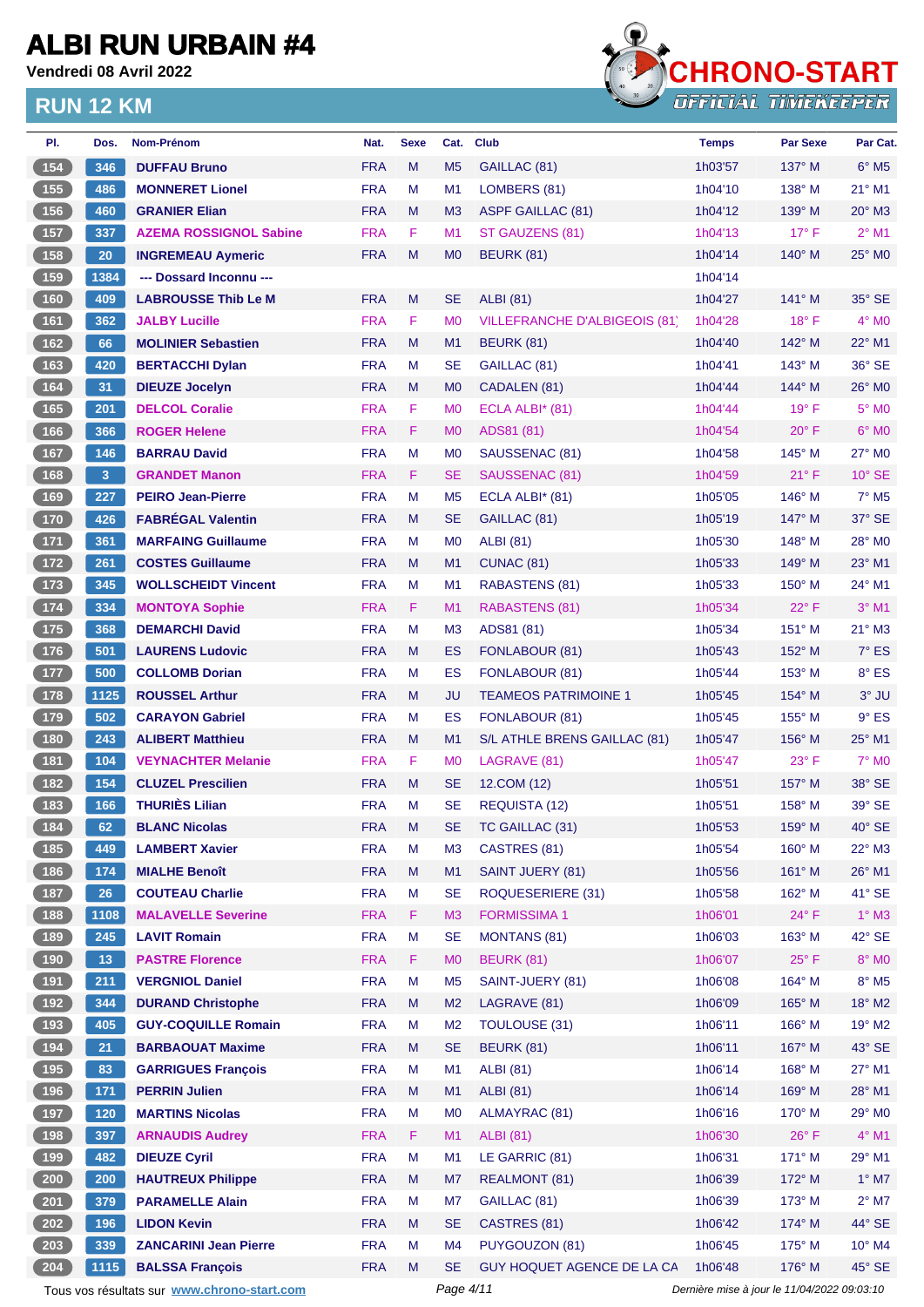**Vendredi 08 Avril 2022**



| PI.                | Dos.  | <b>Nom-Prénom</b>                           | Nat.       | <b>Sexe</b> | Cat.           | <b>Club</b>                        | <b>Temps</b>                                | <b>Par Sexe</b> | Par Cat.           |
|--------------------|-------|---------------------------------------------|------------|-------------|----------------|------------------------------------|---------------------------------------------|-----------------|--------------------|
| 205                | 364   | <b>FRANQUES Sébastien</b>                   | <b>FRA</b> | M           | M1             | MKC PUYCELCIS (81)                 | 1h06'48                                     | $177^\circ$ M   | $30^\circ$ M1      |
| $206$              | 93    | <b>FABRE Jerome</b>                         | <b>FRA</b> | M           | M <sub>0</sub> | REALMONT (81)                      | 1h06'52                                     | $178^\circ$ M   | 30° MO             |
| 207                | 94    | <b>GAILLAC Emilien</b>                      | <b>FRA</b> | M           | M <sub>0</sub> | FAUCH (81)                         | 1h06'52                                     | $179^\circ$ M   | $31^\circ$ MO      |
| $208$              | 1099  | <b>MOREAU Jimmy</b>                         | <b>FRA</b> | M           | M1             | LE GANG DES ZOE                    | 1h06'53                                     | $180^\circ$ M   | 31° M1             |
| 209                | 270   | <b>POUJOL Nicolas</b>                       | <b>FRA</b> | M           | <b>SE</b>      | <b>ALBI</b> (81)                   | 1h06'55                                     | $181^\circ$ M   | 46° SE             |
| $210$              | 162   | <b>DURAND Hélène</b>                        | <b>FRA</b> | F           | M <sub>2</sub> | CENON (81)                         | 1h06'57                                     | $27^{\circ}$ F  | $4^{\circ}$ M2     |
| 211                | 350   | <b>DURAND Frédéric</b>                      | <b>FRA</b> | M           | M <sub>1</sub> | ALBI (81)                          | 1h07'00                                     | 182° M          | 32° M1             |
| $212$              | 165   | <b>GUILBON Nicolas</b>                      | <b>FRA</b> | M           | M <sub>2</sub> | LANTA (31)                         | 1h07'03                                     | 183° M          | $20^\circ$ M2      |
| 213                | 241   | <b>GISTAN Sébastien</b>                     | <b>FRA</b> | M           | M <sub>1</sub> | <b>ALBI</b> (81)                   | 1h07'03                                     | 184° M          | 33° M1             |
| 214                | 126   | <b>GRIT Alexandra</b>                       | <b>FRA</b> | F           | M <sub>1</sub> | LANTA (31)                         | 1h07'05                                     | $28^{\circ}$ F  | $5^{\circ}$ M1     |
| $215$              | $122$ | <b>FALOURD Fabrice</b>                      | <b>FRA</b> | M           | M <sub>2</sub> | LANTA (31)                         | 1h07'08                                     | 185° M          | $21^{\circ}$ M2    |
| $216$              | 1127  | <b>MALAVELLE Gaspard</b>                    | <b>FRA</b> | M           | JU             | <b>TEAMEOS PATRIMOINE 1</b>        | 1h07'10                                     | $186^\circ$ M   | $4^\circ$ JU       |
| 217                | 1385  | --- Dossard Inconnu ---                     |            |             |                |                                    | 1h07'11                                     |                 |                    |
| $218$              | 16    | <b>RAISONNET Julien</b>                     | <b>FRA</b> | M           | M1             | <b>BEURK (81)</b>                  | 1h07'13                                     | 187° M          | 34° M1             |
| 219                | 391   | <b>GOUBAULT Tony</b>                        | <b>FRA</b> | M           | M1             | LAGRAVE (81)                       | 1h07'15                                     | 188° M          | 35° M1             |
| 220                | 413   | <b>DAUZATS Marc</b>                         | <b>FRA</b> | M           | M <sub>2</sub> | LAGRAVE (81)                       | 1h07'15                                     | 189° M          | 22° M2             |
| 221                | 1126  | <b>GALINIER David</b>                       | <b>FRA</b> | M           | M <sub>2</sub> | <b>TEAMEOS PATRIMOINE 1</b>        | 1h07'22                                     | $190^\circ$ M   | 23° M2             |
| 222                | 184   | <b>MIALON Yannick</b>                       | <b>FRA</b> | М           | M <sub>0</sub> | ST JUERY (81)                      | 1h07'23                                     | $191^\circ$ M   | 32° M <sub>0</sub> |
| 223                | 208   | <b>ENJALRAN Olivier</b>                     | <b>FRA</b> | M           | M1             | <b>ALBI</b> (81)                   | 1h07'23                                     | 192° M          | 36° M1             |
| $224$              | 57    | <b>GOUPIL Nicolas</b>                       | <b>FRA</b> | M           | M4             | ST JUERY (81)                      | 1h07'32                                     | 193° M          | $11^{\circ}$ M4    |
| 225                | 157   | <b>SCHAFFHAUSER Flora</b>                   | <b>FRA</b> | F           | <b>SE</b>      | S/L CASTRES ATHLETISME (81)        | 1h07'40                                     | $29^\circ$ F    | 11° SE             |
| $226$              | 396   | <b>LAMBINET Alain</b>                       | <b>FRA</b> | M           | <b>SE</b>      | MONTPITOL (31)                     | 1h07'41                                     | 194° M          | 47° SE             |
| 227                | 490   | <b>BELLES Didier</b>                        | <b>FRA</b> | M           | M <sub>3</sub> | ALBI (81)                          | 1h07'56                                     | 195° M          | $23^\circ$ M3      |
| $228$              | 445   | <b>COUFFIGNAL Coralie</b>                   | <b>FRA</b> | F           | <b>SE</b>      | <b>MONESTIES (81)</b>              | 1h07'58                                     | $30^\circ$ F    | $12^{\circ}$ SE    |
| 229                | 399   | ** Anonymat du Participant **               | <b>FRA</b> | M           | M <sub>2</sub> | PUYGOUZON (81)                     | 1h07'59                                     | $196^\circ$ M   | $24^{\circ}$ M2    |
| 230                | 233   | <b>FONTES Michel</b>                        | <b>FRA</b> | M           | M4             | LES CLOCHE-PIEDS (31)              | 1h08'01                                     | 197° M          | 12° M4             |
| 231                | 197   | <b>COLL Pierre Jean</b>                     | <b>FRA</b> | M           | <b>SE</b>      | CASTRES (81)                       | 1h08'06                                     | 198° M          | 48° SE             |
| $232$              | 262   | <b>VILLENEUVE Joëlle</b>                    | <b>FRA</b> | F           | M <sub>4</sub> | S/L US CARMAUX (81)                | 1h08'06                                     | $31^{\circ}$ F  | $1°$ M4            |
| $\frac{233}{ }$    | 75    | <b>SIGAL Nathalie</b>                       | <b>FRA</b> | F           | M <sub>3</sub> | S/L US CARMAUX (81)                | 1h08'06                                     | 32° F           | $2^{\circ}$ M3     |
| 234                | 180   | <b>GERMAIN Xavier</b>                       | <b>FRA</b> | M           | M <sub>3</sub> | <b>JUDO CLUB MARSSACOIS (81)</b>   | 1h08'07                                     | 199° M          | 24° M3             |
| 235                | 1394  | --- Dossard Inconnu ---                     |            |             |                |                                    | 1h08'08                                     |                 |                    |
| 236                | 194   | <b>RIEUX Olivier</b>                        | <b>FRA</b> | M           | M1             | <b>ALBI</b> (81)                   | 1h08'10                                     | $200^\circ$ M   | 37° M1             |
| 237                | 19    | <b>CARCENAC David</b>                       | <b>FRA</b> | M           | M <sub>2</sub> | <b>BUSQUE (81)</b>                 | 1h08'16                                     | 201° M          | 25° M2             |
| 238                | 92    | <b>GAILLAC Ludovic</b>                      | <b>FRA</b> | M           | M <sub>1</sub> | CARLUS (81)                        | 1h08'20                                     | 202° M          | 38° M1             |
| $239$              | 488   | <b>CURBILIÉ Jean François</b>               | <b>FRA</b> | M           | M <sub>2</sub> | CA BIRAC 82 (82)                   | 1h08'31                                     | 203° M          | 26° M2             |
| $240$              | 485   | <b>BOIX Jean Luc</b>                        | <b>FRA</b> | M           | M <sub>3</sub> | <b>VALDERIES (81)</b>              | 1h08'34                                     | $204^\circ$ M   | 25° M3             |
| 241                | 235   | <b>CAZES Julien</b>                         | <b>FRA</b> | M           | M1             | CADALEN (81)                       | 1h08'35                                     | 205° M          | 39° M1             |
| $242$              | 18    | <b>MITTEAU Pierre</b>                       | <b>FRA</b> | M           | M <sub>2</sub> | <b>CASTELNAU DE MONTMIRAL (81)</b> | 1h08'43                                     | 206° M          | 27° M2             |
| 243                | 1116  | <b>BOUCHMELLA Yvan</b>                      | <b>FRA</b> | M           | ES             | GUY HOQUET AGENCE DE LA CA         | 1h08'47                                     | 207° M          | $10^{\circ}$ ES    |
| $244$              | 183   | <b>SALVAGE Alexandre</b>                    | <b>FRA</b> | M           | M1             | LES PETONS GRAGNAGUAIS (31)        | 1h08'49                                     | 208° M          | 40° M1             |
| $245$              | 54    | <b>MIALHE Laurent</b>                       | <b>FRA</b> | M           | M <sub>2</sub> | SOREZE (81)                        | 1h08'51                                     | 209° M          | 28° M2             |
| $246$              | 290   | <b>LIBEYRE Philippe</b>                     | <b>FRA</b> | M           | M <sub>6</sub> | <b>ALBI</b> (81)                   | 1h08'51                                     | $210^\circ$ M   | $1^\circ$ M6       |
| 247                | 328   | <b>MARTIN Baptiste</b>                      | <b>FRA</b> | M           | M <sub>0</sub> | <b>TOULOUSE (31)</b>               | 1h09'00                                     | $211^\circ$ M   | 33° MO             |
| $248$              | 206   | <b>MARTY Patrick</b>                        | <b>FRA</b> | M           | M4             | S/L US CARMAUX (81)                | 1h09'01                                     | 212° M          | 13° M4             |
| $249$              | 116   | <b>FOREY Kévin</b>                          | <b>FRA</b> | M           | M <sub>0</sub> | SAINT-SULPICE-LA-POINTE (81)       | 1h09'05                                     | $213^\circ$ M   | 34° MO             |
| $250$              | 371   | <b>GRANIER Jean-Pierre</b>                  | <b>FRA</b> | М           | M <sub>3</sub> | ADS81 (81)                         | 1h09'05                                     | 214° M          | 26° M3             |
| 251                | 389   | <b>HUC Julie</b>                            | <b>FRA</b> | F           | M <sub>0</sub> | <b>CUNAC (81)</b>                  | 1h09'07                                     | $33^\circ$ F    | $9°$ MO            |
| $252$              | 167   | <b>LHORTE Philippe</b>                      | <b>FRA</b> | M           | M <sub>3</sub> | SAINT-BENOIT DE CARMAUX (81)       | 1h09'07                                     | 215° M          | 27° M3             |
| 253                | 251   | <b>HERAIL Grégory</b>                       | <b>FRA</b> | M           | M <sub>0</sub> | POMPIER ST JUERY (81)              | 1h09'07                                     | 216° M          | 35° MO             |
| $254$              | 407   | <b>DE MARTORELL Jacques</b>                 | <b>FRA</b> | M           | M <sub>2</sub> | <b>ALBI</b> (81)                   | 1h09'08                                     | 217° M          | 29° M2             |
| $\left(255\right)$ | 390   | <b>SERRANO Camille</b>                      | <b>FRA</b> | F           | M <sub>0</sub> | POULAN POUZOLS (81)                | 1h09'10                                     | 34° F           | 10° MO             |
|                    |       |                                             |            |             | Page 5/11      |                                    | Dernière mise à jour le 11/04/2022 09:03:10 |                 |                    |
|                    |       | Tous vos résultats sur www.chrono-start.com |            |             |                |                                    |                                             |                 |                    |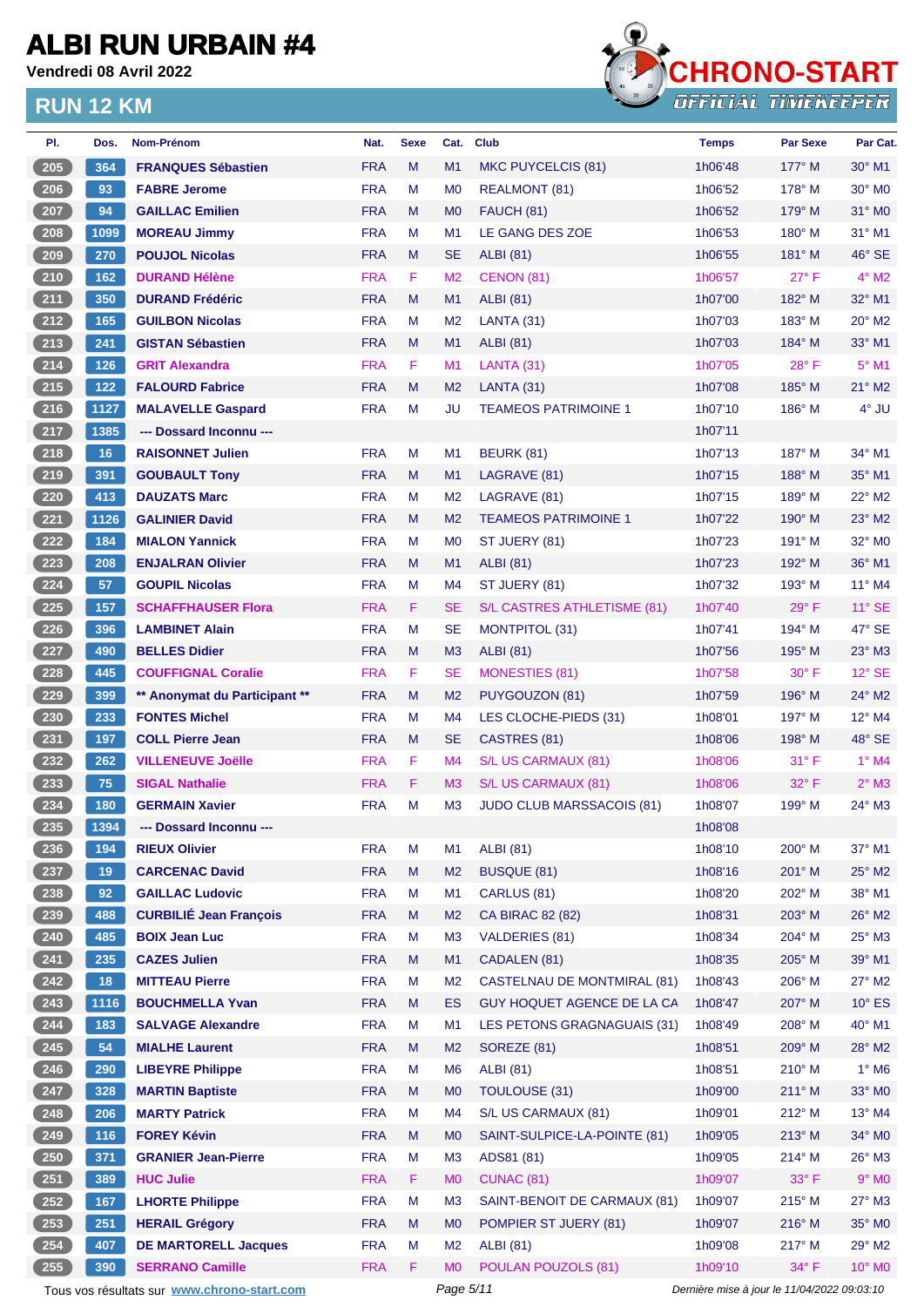**Vendredi 08 Avril 2022**



| PI.             | Dos.            | Nom-Prénom                                  | Nat.       | <b>Sexe</b> | Cat.           | <b>Club</b>                    | <b>Temps</b>                                | <b>Par Sexe</b> | Par Cat.           |
|-----------------|-----------------|---------------------------------------------|------------|-------------|----------------|--------------------------------|---------------------------------------------|-----------------|--------------------|
| 256             | 152             | <b>BELUGOU Sylvain</b>                      | <b>FRA</b> | M           | <b>SE</b>      | <b>ALBI</b> (81)               | 1h09'36                                     | 218° M          | $49^\circ$ SE      |
| 257             | 378             | <b>MANIVANNAN Thushyanthan</b>              | <b>FRA</b> | M           | M <sub>0</sub> | <b>ALBI</b> (81)               | 1h09'37                                     | $219°$ M        | $36^\circ$ MO      |
| 258             | 45              | <b>MONTEIL Guillaume</b>                    | <b>FRA</b> | M           | M <sub>0</sub> | MARSSAC-SUR-TARN (81)          | 1h09'45                                     | 220° M          | $37^\circ$ MO      |
| 259             | 324             | <b>DE ALMEIDA SILVA Jessica</b>             | <b>FRA</b> | F           | <b>SE</b>      | CARMAUX (81)                   | 1h09'45                                     | $35^{\circ}$ F  | 13° SE             |
| 260             | 91              | <b>RASCOL Emilie</b>                        | <b>FRA</b> | F.          | M1             | <b>ALBI</b> (81)               | 1h09'57                                     | $36^{\circ}$ F  | $6°$ M1            |
| 261             | 10              | <b>QUARIN Carole</b>                        | <b>FRA</b> | F           | M <sub>1</sub> | <b>SANS (81)</b>               | 1h10'08                                     | $37^\circ$ F    | $7°$ M1            |
| $262$           | 1146            | <b>IZARN William</b>                        | <b>FRA</b> | M           | M <sub>3</sub> | <b>CSE VOA VERRERIE D'ALBI</b> | 1h10'16                                     | 221° M          | 28° M3             |
| 263             | 297             | <b>LARTIGUE Marie Cécile</b>                | <b>FRA</b> | F           | M <sub>2</sub> | <b>SAINT JUERY (81)</b>        | 1h10'21                                     | $38^\circ$ F    | $5^\circ$ M2       |
| 264             | 77              | <b>GASC Pauline</b>                         | <b>FRA</b> | F           | M <sub>0</sub> | <b>GRAULHET (81)</b>           | 1h10'21                                     | $39^\circ$ F    | 11° MO             |
| $265$           | 309             | <b>SOULIÉ Olivier</b>                       | <b>FRA</b> | M           | M <sub>3</sub> | CAMBON D'ALBI (81)             | 1h10'22                                     | 222° M          | 29° M3             |
| 266             | 169             | <b>MAGANA Aude</b>                          | <b>FRA</b> | F.          | M <sub>3</sub> | <b>ALBI</b> (81)               | 1h10'32                                     | $40^{\circ}$ F  | $3^\circ$ M3       |
| 267             | 664             | <b>SASIAIN VERGARA Monica</b>               | <b>FRA</b> | F           | M <sub>3</sub> | <b>ALBI</b> (81)               | 1h10'32                                     | $41^{\circ}$ F  | $4^\circ$ M3       |
| 268             | $\boxed{135}$   | <b>COUTZAC Sarah</b>                        | <b>FRA</b> | F           | <b>SE</b>      | <b>REALVILLE (82)</b>          | 1h10'38                                     | $42^{\circ}$ F  | $14^\circ$ SE      |
| 269             | 304             | <b>CLERFEUILLE Florence</b>                 | <b>FRA</b> | F           | M <sub>4</sub> | <b>ALBI</b> (81)               | 1h10'39                                     | $43^{\circ}$ F  | $2°$ M4            |
| 270             | 105             | <b>PERRAULT Anthony</b>                     | <b>FRA</b> | M           | M <sub>3</sub> | CASTELNAU DE MONTMIRAL (81)    | 1h10'45                                     | 223° M          | 30° M3             |
| 271             | 419             | <b>POUX Jose</b>                            | <b>FRA</b> | м           | M4             | S/L US CARMAUX (81)            | 1h10'45                                     | 224° M          | 14° M4             |
| $\frac{272}{ }$ | 392             | <b>BUSO Julien</b>                          | <b>FRA</b> | M           | M1             | MKC PUYCELSI (81)              | 1h10'48                                     | 225° M          | 41° M1             |
| $273$           | 357             | <b>AUBÉ Virginie</b>                        | <b>FRA</b> | F           | M1             | <b>ACLA ALBAN (81)</b>         | 1h10'53                                     | 44° F           | 8° M1              |
| 274             | 29              | <b>DEFLORENNE Nathalie</b>                  | <b>FRA</b> | F           | M <sub>4</sub> | LA PATAAATE !!! (81)           | 1h10'55                                     | $45^{\circ}$ F  | $3°$ M4            |
| $275$           | 291             | <b>HYGONENQ Magalie</b>                     | <b>FRA</b> | F           | M <sub>3</sub> | <b>UAG RUNNING (81)</b>        | 1h11'03                                     | 46°F            | $5^\circ$ M3       |
| $276$           | 231             | <b>MALBERT Pierre</b>                       | <b>FRA</b> | M           | M <sub>3</sub> | UAG RUNNING (81)               | 1h11'03                                     | 226° M          | 31° M3             |
| 277             | 87              | <b>MARQUIER Magali</b>                      | <b>FRA</b> | F           | M <sub>3</sub> | HARMONIE (81)                  | 1h11'04                                     | 47° F           | $6^{\circ}$ M3     |
| 278             | 44              | <b>BOUJU Vincent</b>                        | <b>FRA</b> | M           | M <sub>0</sub> | <b>BRENS (81)</b>              | 1h11'14                                     | 227° M          | 38° MO             |
| $279$           | 415             | <b>ANGLES Jean-Matthieu</b>                 | <b>FRA</b> | м           | M <sub>2</sub> | <b>ALBI</b> (81)               | 1h11'14                                     | 228° M          | $30^\circ$ M2      |
| 280             | 1103            | <b>CHALLUT Stephane</b>                     | <b>FRA</b> | M           | M <sub>2</sub> | LE GANG DES ZOE                | 1h11'15                                     | 229° M          | $31^\circ$ M2      |
| 281             | 349             | <b>NICOL Benoit</b>                         | <b>FRA</b> | М           | M <sub>3</sub> | ALBI (81)                      | 1h11'16                                     | $230^\circ$ M   | 32° M3             |
| 282             | 472             | <b>TAILLANDIER Thierry</b>                  | <b>FRA</b> | M           | M <sub>2</sub> | LABOUTARIE (81)                | 1h11'16                                     | $231^\circ$ M   | 32° M2             |
| $283$           | 312             | <b>TUFFAL Jean Gerard</b>                   | <b>FRA</b> | м           | M <sub>2</sub> | <b>ALBI</b> (81)               | 1h11'18                                     | 232° M          | 33° M2             |
| 284             | 38              | <b>LACAZE Marie</b>                         | <b>FRA</b> | F           | <b>SE</b>      | <b>ALBI</b> (81)               | 1h11'20                                     | 48°F            | $15^\circ$ SE      |
| 285             | $\overline{7}$  | <b>ROUSSERIE Guillaume</b>                  | <b>FRA</b> | M           | <b>SE</b>      | FAUCH (81)                     | 1h11'20                                     | 233° M          | $50^\circ$ SE      |
| (286)           | 475             | <b>VIAL Guillaume</b>                       | <b>FRA</b> | M           | M <sub>1</sub> | CASTRES (81)                   | 1h11'27                                     | 234° M          | 42° M1             |
| 287             | 453             | <b>DELANNOYE Nadine</b>                     | <b>FRA</b> | F           | M4             | LAUTREC (81)                   | 1h11'28                                     | 49° F           | $4^\circ$ M4       |
| 288             | 63              | <b>LE BRAS Lise</b>                         | <b>FRA</b> | F           | M <sub>0</sub> | <b>TOULOUSE (31)</b>           | 1h11'29                                     | $50^\circ$ F    | 12° M <sub>0</sub> |
| 289             | 320             | <b>HERVE Jean-Charles</b>                   | <b>FRA</b> | M           | M <sub>5</sub> | PORTET ATHLETIC CLUB (31)      | 1h11'43                                     | 235° M          | $9^\circ$ M5       |
| 290             | 316             | <b>CHAMAYOU Josian</b>                      | <b>FRA</b> | M           | M1             | ALBI FREE RUNNING (81)         | 1h11'47                                     | 236° M          | 43° M1             |
| 291             | 65              | <b>VANDEUR Laurent</b>                      | <b>FRA</b> | M           | M <sub>2</sub> | CARMAUX (81)                   | 1h11'47                                     | 237° M          | 34° M2             |
| 292             | 259             | <b>HERAIL Marina</b>                        | <b>FRA</b> | F.          | <b>SE</b>      | <b>ALBI</b> (81)               | 1h11'50                                     | 51°F            | $16^\circ$ SE      |
| 293             | 273             | <b>COUDERC Mathilde</b>                     | <b>FRA</b> | F           | <b>SE</b>      | ST JEAN DELNOUS (12)           | 1h11'55                                     | $52^{\circ}$ F  | $17^\circ$ SE      |
| 294             | 456             | <b>RIVALS Lucas</b>                         | <b>FRA</b> | M           | <b>SE</b>      | <b>ALBI</b> (81)               | 1h12'05                                     | 238° M          | $51^\circ$ SE      |
| 295             | 11 <sub>1</sub> | <b>VENZAL Sébastien</b>                     | <b>FRA</b> | M           | M <sub>0</sub> | TEAM BTC TRAIL (81)            | 1h12'07                                     | 239° M          | 39° MO             |
| 296             | 1398            | --- Dossard Inconnu ---                     |            |             |                |                                | 1h12'15                                     |                 |                    |
| 297             | 1152            | <b>TIQUI Quentin</b>                        | <b>FRA</b> | M           | <b>SE</b>      | PHODE 1                        | 1h12'24                                     | 240° M          | $52^\circ$ SE      |
| $298$           | 109             | <b>GIRARD Clément</b>                       | <b>FRA</b> | M           | <b>SE</b>      | <b>ALBI</b> (81)               | 1h12'25                                     | 241° M          | $53^\circ$ SE      |
| 299             | 179             | <b>LAVAL Emilie</b>                         | <b>FRA</b> | F           | <b>SE</b>      | BEURK (81)                     | 1h12'25                                     | $53^\circ$ F    | $18^\circ$ SE      |
| 300             | 441             | <b>ECOCHARD Maxime</b>                      | <b>FRA</b> | M           | <b>SE</b>      | <b>ALBI</b> (81)               | 1h12'26                                     | 242° M          | 54° SE             |
| 301             | 268             | <b>ALLUSSE Gautier</b>                      | <b>FRA</b> | M           | <b>SE</b>      | <b>ALBI</b> (81)               | 1h12'26                                     | 243° M          | $55^\circ$ SE      |
| 302             | 140             | <b>BONNEMAISON Romain</b>                   | <b>FRA</b> | M           | M <sub>0</sub> | <b>SANS (81)</b>               | 1h12'39                                     | 244° M          | 40° MO             |
| 303             | 430             | <b>SANOU Brice</b>                          | <b>FRA</b> | M           | <b>SE</b>      | <b>ALBI</b> (81)               | 1h12'41                                     | 245° M          | 56° SE             |
| $304$           | 454             | <b>PERRIN Stephane</b>                      | <b>FRA</b> | M           | M <sub>3</sub> | ALBI FREE RUNNING (81)         | 1h12'50                                     | 246° M          | 33° M3             |
| 305             | 1401            | --- Dossard Inconnu ---                     |            |             |                |                                | 1h12'54                                     |                 |                    |
| 306             | 118             | <b>ANGE Muriel</b>                          | <b>FRA</b> | F           | M4             | <b>BARRY D'ISLEMADE (82)</b>   | 1h12'55                                     | 54° F           | $5^\circ$ M4       |
|                 |                 | Tous vos résultats sur www.chrono-start.com |            |             | Page 6/11      |                                | Dernière mise à jour le 11/04/2022 09:03:10 |                 |                    |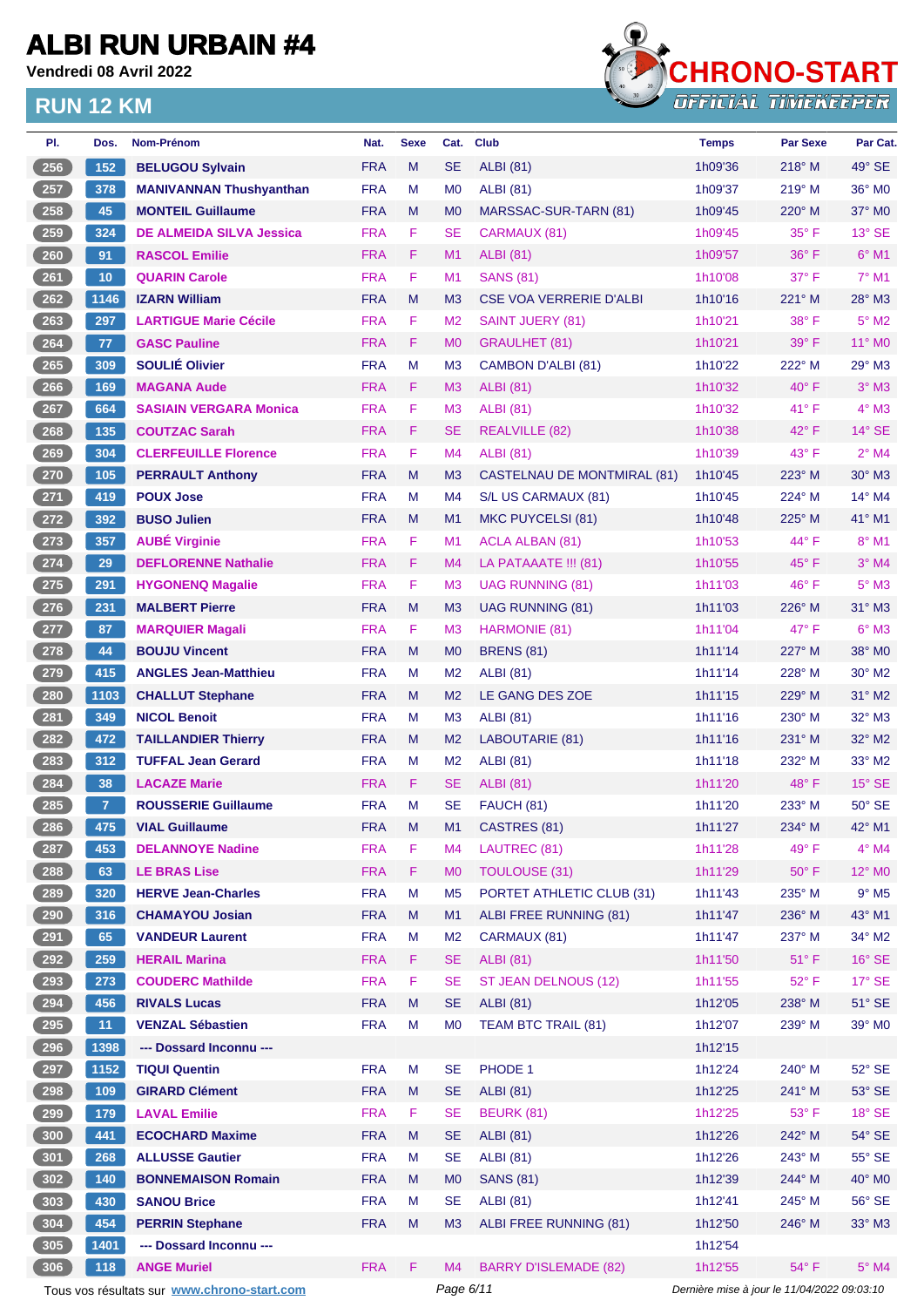**Vendredi 08 Avril 2022**



| PI.   | Dos. | <b>Nom-Prénom</b>                           | Nat.       | <b>Sexe</b> | Cat.           | Club                          | <b>Temps</b>                                | <b>Par Sexe</b> | Par Cat.                   |  |
|-------|------|---------------------------------------------|------------|-------------|----------------|-------------------------------|---------------------------------------------|-----------------|----------------------------|--|
| 307   | 193  | <b>TABARLY Stella</b>                       | <b>FRA</b> | F           | M <sub>0</sub> | S/L US CARMAUX (81)           | 1h12'55                                     | $55^{\circ}$ F  | $13^\circ$ MO              |  |
| 308   | 395  | <b>BAUX Jean Pascal</b>                     | <b>FRA</b> | M           | M <sub>2</sub> | CARLUS (81)                   | 1h12'56                                     | $247^\circ$ M   | 35° M2                     |  |
| 309   | 139  | <b>CEBULA Yvan</b>                          | <b>FRA</b> | M           | M <sub>2</sub> | <b>ESPRIT BOXE (81)</b>       | 1h12'56                                     | $248^\circ$ M   | $36^\circ$ M2              |  |
| 310   | 156  | <b>GRAUBY Melanie</b>                       | <b>FRA</b> | F           | M <sub>0</sub> | SAINT-JUERY (81)              | 1h13'00                                     | $56^{\circ}$ F  | 14° MO                     |  |
| 311   | 352  | <b>CABOT Anne</b>                           | <b>FRA</b> | F.          | M <sub>3</sub> | <b>MARSSAC SUR TARN (81)</b>  | 1h13'02                                     | 57° F           | $7^\circ$ M3               |  |
| 312   | 32   | <b>DE CAMBIAIRE Olivier</b>                 | <b>FRA</b> | M           | M <sub>3</sub> | SAINT-GREGOIRE (81)           | 1h13'03                                     | $249^\circ$ M   | $34^\circ$ M3              |  |
| 313   | 457  | <b>MAZEL Pierre</b>                         | <b>FRA</b> | M           | M <sub>0</sub> | LAGRAVE (81)                  | 1h13'04                                     | $250^\circ$ M   | 41° MO                     |  |
| 314   | 388  | <b>SIRGUE Ondine</b>                        | <b>FRA</b> | F           | <b>SE</b>      | <b>ALBI</b> (81)              | 1h13'05                                     | 58°F            | $19^\circ$ SE              |  |
| 315   | 85   | <b>SISSO Emmanuelle</b>                     | <b>FRA</b> | F           | M <sub>2</sub> | S/L FLORENTIN ATHLE (81)      | 1h13'05                                     | 59°F            | $6^\circ$ M2               |  |
| 316   | 300  | <b>FRANCOU Alexandre</b>                    | <b>FRA</b> | м           | M <sub>0</sub> | <b>REALMONT (81)</b>          | 1h13'07                                     | $251^\circ$ M   | 42° M0                     |  |
| 317   | 73   | <b>BERNIER Daniel</b>                       | <b>FRA</b> | M           | M <sub>4</sub> | ECLA ALBI* (81)               | 1h13'18                                     | 252° M          | 15° M4                     |  |
| 318   | 447  | <b>BOUSCAL Alain</b>                        | <b>FRA</b> | M           | M <sub>6</sub> | ECLA ALBI $*$ (81)            | 1h13'18                                     | $253^\circ$ M   | $2^{\circ}$ M <sub>6</sub> |  |
| (319  | 129  | <b>CAMBON Stephan</b>                       | <b>FRA</b> | M           | M <sub>2</sub> | <b>ALBI</b> (81)              | 1h13'18                                     | $254^\circ$ M   | $37^\circ$ M2              |  |
| $320$ | 128  | <b>CAMBON Patricia</b>                      | <b>FRA</b> | F           | M <sub>2</sub> | <b>ALBI</b> (81)              | 1h13'18                                     | 60° F           | $7^\circ$ M2               |  |
| 321   | 199  | <b>ALDEBERT Olivier</b>                     | <b>FRA</b> | M           | M <sub>0</sub> | <b>ALBI</b> (81)              | 1h13'56                                     | $255^\circ$ M   | 43° MO                     |  |
| 322   | 220  | <b>PORTES Patrice</b>                       | <b>FRA</b> | M           | M <sub>3</sub> | ALBI TERSSAC FOOTBALL (81)    | 1h13'57                                     | 256° M          | 35° M3                     |  |
| 323   | 72   | <b>MAUREL Fabrice</b>                       | <b>FRA</b> | M           | M1             | BESSIERES (31)                | 1h13'57                                     | $257^\circ$ M   | 44° M1                     |  |
| $324$ | 412  | <b>PETIT Christophe</b>                     | <b>FRA</b> | М           | M <sub>4</sub> | <b>ASPTT ALBI (81)</b>        | 1h13'59                                     | $258^\circ$ M   | 16° M4                     |  |
| 325   | 149  | <b>VARUPENNE Sebastien</b>                  | <b>FRA</b> | M           |                | <b>ALBI</b> (81)              | 1h14'02                                     | 259° M          | 44° MO                     |  |
| 326   | 248  |                                             | <b>FRA</b> | м           | M <sub>0</sub> | RC VALDERIES 13 (81)          |                                             | $260^\circ$ M   | 36° M3                     |  |
|       |      | <b>LAFORET Jerome</b>                       |            |             | M <sub>3</sub> |                               | 1h14'06                                     |                 |                            |  |
| 327   | 133  | <b>COCHE Christophe</b>                     | <b>FRA</b> | M           | M1             | L'UNION (31)                  | 1h14'06                                     | $261^\circ$ M   | 45° M1                     |  |
| 328   | 250  | <b>DUCROS Frederic</b>                      | <b>FRA</b> | м           | M <sub>2</sub> | RCV13 (81)                    | 1h14'06                                     | $262^\circ$ M   | 38° M2                     |  |
| 329   | 141  | <b>CASALS William</b>                       | <b>FRA</b> | M           | M <sub>0</sub> | ALBI (81)                     | 1h14'07                                     | $263^\circ$ M   | 45° MO                     |  |
| 330   | 249  | <b>LOUBIERE Jerome</b>                      | <b>FRA</b> | м           | M <sub>3</sub> | <b>RC VALDERIES XIII (81)</b> | 1h14'07                                     | 264° M          | $37^\circ$ M3              |  |
| 331   | 306  | <b>LAPLAGNE Aurélie</b>                     | <b>FRA</b> | F           | M <sub>0</sub> | ORBAN (81)                    | 1h14'07                                     | 61°F            | 15° MO                     |  |
| $332$ | 317  | <b>BALDO Christelle</b>                     | <b>FRA</b> | F           | M1             | ECLA ALBI $*$ (81)            | 1h14'08                                     | $62^{\circ}$ F  | $9°$ M1                    |  |
| 333   | 191  | <b>ANDRIEU Quentin</b>                      | <b>FRA</b> | M           | ES             | ROSIERE (81)                  | 1h14'09                                     | 265° M          | $11^{\circ}$ ES            |  |
| $334$ | 176  | <b>PAPAILHAU Serge</b>                      | <b>FRA</b> | м           | M <sub>6</sub> | <b>ALBI</b> (81)              | 1h14'10                                     | $266^\circ$ M   | $3^\circ$ M <sub>6</sub>   |  |
| 335   | 410  | <b>DASSIE Claude</b>                        | <b>FRA</b> | M           | M4             | AS BS (81)                    | 1h14'11                                     | $267^\circ$ M   | 17° M4                     |  |
| 336   | 372  | <b>SKOZYLAS David</b>                       | <b>FRA</b> | М           | M <sub>3</sub> | ADS81 (81)                    | 1h14'13                                     | 268° M          | 38° M3                     |  |
| 337   | 436  | <b>GRANIER Jean Noel</b>                    | <b>FRA</b> | M           | M <sub>6</sub> | ATMOSPH'AIR MONTGOLFIERE (8   | 1h14'16                                     | 269° M          | $4^\circ$ M <sub>6</sub>   |  |
| 338   | 278  | <b>FONTUGNE Eddy</b>                        | <b>FRA</b> | M           | SE             | MILLAU (12)                   | 1h14'18                                     | 270° M          | 57° SE                     |  |
| 339   | 138  | <b>MITRA Jessica</b>                        | <b>FRA</b> | F           | M <sub>0</sub> | LAGRAVE (81)                  | 1h14'19                                     | 63° F           | 16° M0                     |  |
| $340$ | 406  | <b>CAYZAC Nicolas</b>                       | <b>FRA</b> | M           | M <sub>3</sub> | <b>ASAP (81)</b>              | 1h14'19                                     | 271° M          | 39° M3                     |  |
| 341   | 321  | <b>GUÉRIN Esther</b>                        | <b>FRA</b> | F.          | M1             | <b>TOULOUSE (31)</b>          | 1h14'21                                     | 64°F            | 10° M1                     |  |
| $342$ | 50   | <b>PICCOLO Serge</b>                        | <b>FRA</b> | M           | M <sub>6</sub> | COARRAZE (64)                 | 1h14'21                                     | 272° M          | $5^\circ$ M6               |  |
| 343   | 787  | --- Dossard Inconnu ---                     |            |             |                |                               | 1h14'25                                     |                 |                            |  |
| $344$ | 226  | <b>VILELA Marielle</b>                      | <b>FRA</b> | F           | M <sub>0</sub> | S/L USCA LESCURE (81)         | 1h14'26                                     | 65°F            | 17° M0                     |  |
| 345   | 272  | <b>MORGANTI Pierre</b>                      | <b>FRA</b> | M           | M4             | S/L ATHLE BRENS GAILLAC (81)  | 1h14'28                                     | 273° M          | 18° M4                     |  |
| 346   | 224  | <b>LIGUORI Michael</b>                      | <b>FRA</b> | M           | M <sub>3</sub> | <b>FSPN (81)</b>              | 1h14'29                                     | 274° M          | 40° M3                     |  |
| 347   | 78   | <b>CHAUCHARD Anabelle</b>                   | <b>FRA</b> | F.          | M1             | ECLA ALBI* (81)               | 1h14'30                                     | 66°F            | 11° M1                     |  |
| 348   | 327  | <b>SINTIVE Sandrine</b>                     | <b>FRA</b> | F           | M1             | LESCURE-D'ALBIGEOIS (81)      | 1h14'30                                     | 67°F            | 12° M1                     |  |
| 349   | 79   | <b>FRITSCH Isabelle</b>                     | <b>FRA</b> | F.          | M1             | LABESSIERE-CANDEIL (81)       | 1h14'34                                     | 68°F            | 13° M1                     |  |
| 350   | 195  | <b>CHANRION Damien</b>                      | <b>FRA</b> | M           | M1             | CAMBON (81)                   | 1h14'36                                     | 275° M          | 46° M1                     |  |
| 351   | 53   | <b>PINEL Yoann</b>                          | <b>FRA</b> | M           | M1             | SAINT SULPICE (81)            | 1h14'45                                     | 276° M          | 47° M1                     |  |
| $352$ | 178  | <b>BOULENC Emma</b>                         | <b>FRA</b> | F           | M1             | LESCURE (81)                  | 1h14'49                                     | 69°F            | 14° M1                     |  |
| 353   | 481  | <b>CUQ Florian</b>                          | <b>FRA</b> | M           | M <sub>0</sub> | LOMBERS (81)                  | 1h14'51                                     | 277° M          | 46° M0                     |  |
| 354   | 170  | <b>PALCHINE Arnaud</b>                      | <b>FRA</b> | M           | M1             | ROSIERES (81)                 | 1h15'01                                     | 278° M          | 48° M1                     |  |
| 355   | 71   | <b>BENEZECH Julien</b>                      | <b>FRA</b> | M           | M1             | <b>ALBI</b> (81)              | 1h15'05                                     | 279° M          | 49° M1                     |  |
| 356   | 326  | <b>BOFFÉ Fred</b>                           | <b>BEL</b> | M           | M <sub>2</sub> | LES POTOS ROSES SOMBREFFE     | 1h15'10                                     | 280° M          | 39° M2                     |  |
| 357   | 294  | <b>PELTIER Laurence</b>                     | <b>FRA</b> | F           | M <sub>2</sub> | ALBIAC (31)                   | 1h15'15                                     | 70° F           | $8^\circ$ M2               |  |
|       |      | Tous vos résultats sur www.chrono-start.com | Page 7/11  |             |                |                               | Dernière mise à jour le 11/04/2022 09:03:10 |                 |                            |  |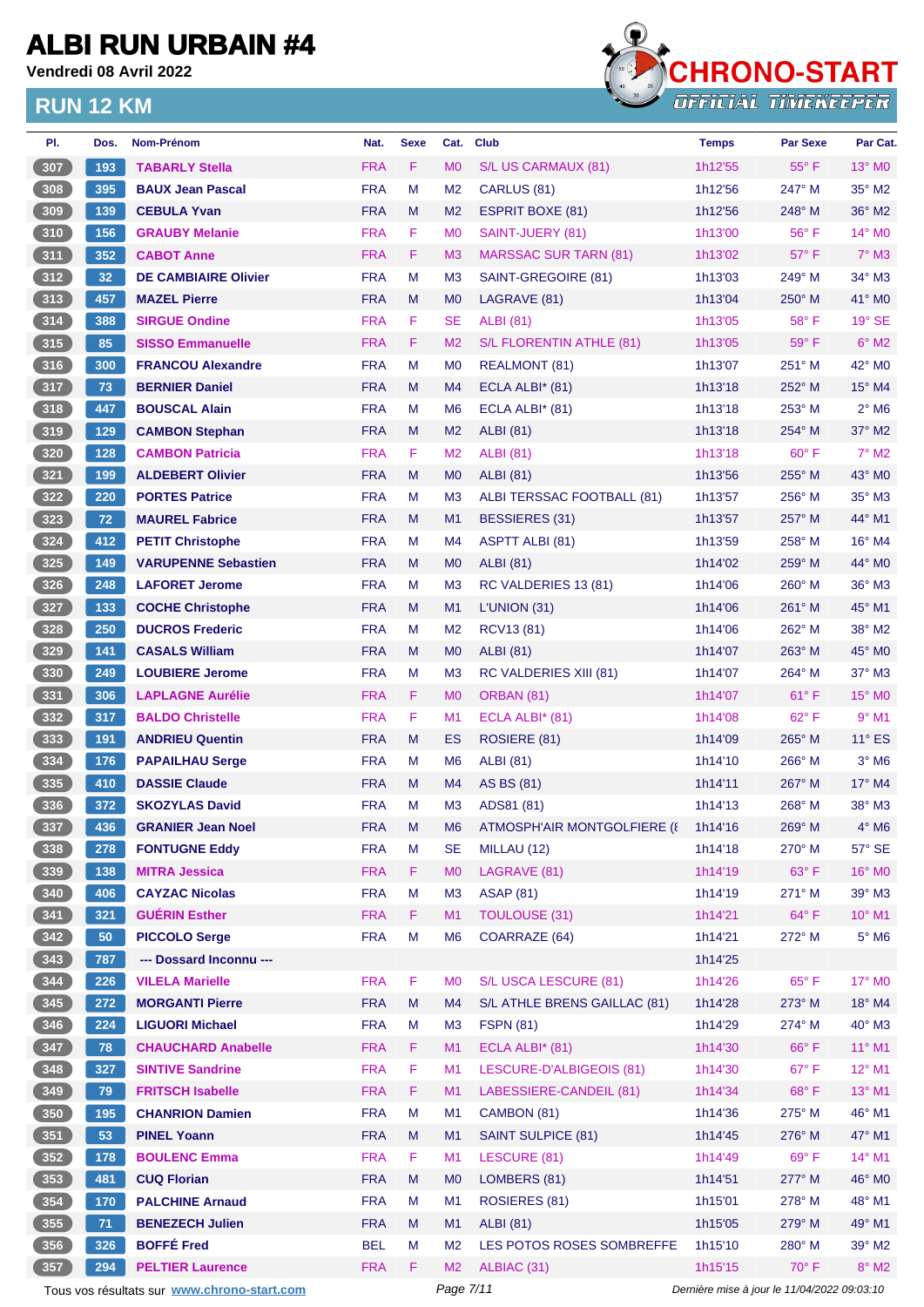**Vendredi 08 Avril 2022**



| PI.             | Dos.            | Nom-Prénom                                  | Nat.       | <b>Sexe</b> | Cat.           | <b>Club</b>                       | <b>Temps</b>                                | <b>Par Sexe</b> | Par Cat.                    |
|-----------------|-----------------|---------------------------------------------|------------|-------------|----------------|-----------------------------------|---------------------------------------------|-----------------|-----------------------------|
| 358             | 253             | <b>AUGUSTIN Baptiste</b>                    | <b>FRA</b> | M           | ES             | <b>ALBI</b> (81)                  | 1h15'18                                     | 281° M          | $12^\circ$ ES               |
| 359             | 365             | <b>BOMPARD Elodie</b>                       | <b>FRA</b> | F           | <b>SE</b>      | <b>TEAMEOS PATRIMOINE (81)</b>    | 1h15'18                                     | $71^{\circ}$ F  | $20^\circ$ SE               |
| 360             | 90              | <b>CAVAILLÉ Anaïs</b>                       | <b>FRA</b> | F           | <b>SE</b>      | <b>ALBI</b> (81)                  | 1h15'21                                     | $72^{\circ}$ F  | $21^\circ$ SE               |
| 361             | 210             | <b>MIQUEL Patrice</b>                       | <b>FRA</b> | M           | M <sub>3</sub> | LES APEYROLIENS (81)              | 1h15'21                                     | 282° M          | 41° M3                      |
| 362             | 384             | <b>BOUTES Vanessa</b>                       | <b>FRA</b> | F.          | M <sub>0</sub> | SALIES (81)                       | 1h15'22                                     | $73^\circ$ F    | 18° MO                      |
| 363             | 383             | <b>RAYSSIGUIER David</b>                    | <b>FRA</b> | M           | M <sub>2</sub> | SALIES (81)                       | 1h15'22                                     | 283° M          | 40° M2                      |
| $\frac{364}{ }$ | 308             | <b>LAVAL Julien</b>                         | <b>FRA</b> | M           | <b>SE</b>      | <b>ALBI</b> (81)                  | 1h15'22                                     | 284° M          | $58^\circ$ SE               |
| 365             | 230             | <b>TRESSENS Thierry</b>                     | <b>FRA</b> | м           | M <sub>2</sub> | PEYROLE (81)                      | 1h15'22                                     | 285° M          | 41° M2                      |
| 366             | 1114            | <b>FREROT Anne-Sophie</b>                   | <b>FRA</b> | F           | M <sub>0</sub> | <b>GUY HOQUET AGENCE DE LA CA</b> | 1h15'23                                     | $74^{\circ}$ F  | 19° MO                      |
| 367             | 33              | <b>BUSSIÈRE Eric</b>                        | <b>FRA</b> | м           | M4             | <b>ALBI</b> (81)                  | 1h15'24                                     | 286° M          | $19^\circ$ M4               |
| 368             | 186             | <b>COSTES Cynthia</b>                       | <b>FRA</b> | F           | M <sub>0</sub> | <b>TOULOUSE (31)</b>              | 1h15'26                                     | $75^{\circ}$ F  | $20^\circ$ MO               |
| 369             | 292             | <b>FUSTO Primaëlle</b>                      | <b>FRA</b> | F           | M1             | <b>ALBI</b> (81)                  | 1h15'30                                     | 76° F           | 15° M1                      |
| 370             | 215             | <b>MAURÉ Caroline</b>                       | <b>FRA</b> | F.          | M1             | ECLA ALBI* (81)                   | 1h15'38                                     | 77° F           | 16° M1                      |
| 371             | 216             | <b>MAURÉ Xavier</b>                         | <b>FRA</b> | м           | M <sub>2</sub> | ECLA ALBI* (81)                   | 1h15'39                                     | 287° M          | 42° M2                      |
| $\frac{372}{ }$ | 279             | <b>MENOU Olivier</b>                        | <b>FRA</b> | M           | M <sub>3</sub> | <b>TERRE DE BANCALIE (81)</b>     | 1h15'45                                     | 288° M          | 42° M3                      |
| 373             | 1368            | <b>BOYER GIBAUD Jean Christophe</b>         | <b>FRA</b> | M           | M <sub>0</sub> | <b>ALBI</b> (81)                  | 1h15'47                                     | 289° M          | $47^\circ$ MO               |
| 374             | 1367            | <b>MASBOU Marie</b>                         | <b>FRA</b> | F.          | <b>SE</b>      | <b>ALBI</b> (81)                  | 1h15'47                                     | $78^\circ$ F    | 22° SE                      |
| 375             | 147             | <b>LE GLEUHER Jean Yves</b>                 | <b>FRA</b> | M           | M <sub>6</sub> | GAILLAC (81)                      | 1h15'50                                     | 290° M          | $6^\circ$ M6                |
| 376             | 1392            | --- Dossard Inconnu ---                     |            |             |                |                                   | 1h15'57                                     |                 |                             |
| 377             | 17 <sub>2</sub> | <b>BUISSET Clarisse</b>                     | <b>FRA</b> | F           | M <sub>0</sub> | <b>ALBI</b> (81)                  | 1h16'02                                     | $79^\circ$ F    | 21° MO                      |
| 378             | 76              | <b>BIRBES Pascal</b>                        | <b>FRA</b> | M           | M <sub>0</sub> | <b>BRT (81)</b>                   | 1h16'10                                     | 291° M          | 48° MO                      |
| 379             | 24              | <b>BABIN Stéphane</b>                       | <b>FRA</b> | м           | M <sub>2</sub> | <b>CPL PRIMAUBE (12)</b>          | 1h16'14                                     | 292° M          | 43° M2                      |
| 380             | 23              | <b>BABIN Christel</b>                       | <b>FRA</b> | F.          | M <sub>2</sub> | SALMIECH (12)                     | 1h16'15                                     | 80° F           | $9°$ M2                     |
| 381             | 228             | <b>VIGROUX Jacques</b>                      | <b>FRA</b> | M           | M <sub>4</sub> | TERSSAC (81)                      | 1h16'18                                     | 293° M          | 20° M4                      |
| 382             | 492             | <b>BOUDGHENE Elise</b>                      | <b>FRA</b> | F.          | M1             | <b>ALBI</b> (81)                  | 1h16'25                                     | $81^\circ$ F    | $17^{\circ}$ M1             |
| 383             | 155             | <b>BOYER Severine</b>                       | <b>FRA</b> | F.          | M <sub>2</sub> | ORBAN (81)                        | 1h16'28                                     | $82^{\circ}$ F  | 10° M2                      |
| 384             | 296             | <b>BOUZIGUES Pascal</b>                     | <b>FRA</b> | M           | M <sub>2</sub> | LE SEQUESTRE (81)                 | 1h16'31                                     | 294° M          | 44° M2                      |
| 385             | 381             | <b>COLLARD Clement</b>                      | <b>FRA</b> | м           | M1             | CADALEN (81)                      | 1h16'31                                     | 295° M          | 50° M1                      |
| 386             | 130             | <b>BOUTY Virginie</b>                       | <b>FRA</b> | F.          | M1             | <b>SAINT JUERY (81)</b>           | 1h16'32                                     | $83^\circ$ F    | $18^{\circ}$ M1             |
| 387             | 394             | <b>DAURON Jacky</b>                         | <b>FRA</b> | М           | M <sub>5</sub> | ALBI TRIATHLON (81)               | 1h16'34                                     | 296° M          | $10^{\circ}$ M <sub>5</sub> |
| 388             | 6               | <b>NONNON Marlène</b>                       | <b>FRA</b> | F.          | SE.            | AFR (81)                          | 1h16'46                                     | $84^{\circ}$ F  | 23° SE                      |
| 389             | 254             | <b>LEVEAUX Stéphane</b>                     | <b>FRA</b> | M           | M <sub>2</sub> | LES RIVES DU TARN RUNNING (8)     | 1h16'54                                     | 297° M          | 45° M2                      |
| 390             | 108             | <b>GARDELLE Eve-Marie</b>                   | <b>FRA</b> | F           | M <sub>0</sub> | GAILLAC (81)                      | 1h17'03                                     | 85°F            | 22° MO                      |
| 391             | 474             | <b>DIAS Jérémy</b>                          | <b>FRA</b> | M           | M <sub>0</sub> | <b>ALBI</b> (81)                  | 1h17'03                                     | 298° M          | 49° M <sub>0</sub>          |
| 392             | 107             | <b>BOURNIQUEL David</b>                     | <b>FRA</b> | M           | M <sub>0</sub> | <b>GAILLAC VELO CLUB (81)</b>     | 1h17'04                                     | 299° M          | 50° MO                      |
| 393             | 151             | <b>BERNADOU Bénédicte</b>                   | <b>FRA</b> | F           | M <sub>4</sub> | VERSOLS-ET-LAPEYRE (12)           | 1h17'09                                     | 86°F            | $6^\circ$ M4                |
| 394             | 398             | <b>QUILICHINI Stéphane</b>                  | <b>FRA</b> | M           | M1             | LAGRAVE (81)                      | 1h17'25                                     | 300° M          | 51° M1                      |
| 395             | 446             | <b>FRANCAL Julie</b>                        | <b>FRA</b> | F           | M1             | SAINT-GAUZENS (81)                | 1h17'25                                     | 87°F            | 19° M1                      |
| 396             | 444             | <b>LE CHEVERT Emilie</b>                    | <b>FRA</b> | F           | M <sub>0</sub> | <b>CAGNAC LES MINES (81)</b>      | 1h17'25                                     | 88°F            | 23° MO                      |
| $397$           | 1149            | <b>LE BEGUEC Sylvain</b>                    | <b>FRA</b> | M           | M <sub>0</sub> | PHODE 1                           | 1h17'33                                     | 301° M          | 51° MO                      |
| 398             | 476             | <b>PARRA Philippe</b>                       | <b>FRA</b> | M           | M4             | <b>ALBI</b> (81)                  | 1h17'35                                     | 302° M          | $21^{\circ}$ M4             |
| 399             | 315             | <b>SOUYRIS Herve</b>                        | <b>FRA</b> | M           | M <sub>6</sub> | <b>ALBI</b> (81)                  | 1h17'35                                     | 303° M          | $7^\circ$ M6                |
| 400             | 332             | <b>POUSSIER Fabien</b>                      | <b>FRA</b> | M           | M4             | <b>RABASTENS (81)</b>             | 1h17'35                                     | 304° M          | 22° M4                      |
| 401             | 47              | <b>CALAS Jerome</b>                         | <b>FRA</b> | M           | M <sub>3</sub> | S/L US CARMAUX (81)               | 1h17'37                                     | 305° M          | 43° M3                      |
| 402             | 1387            | --- Dossard Inconnu ---                     |            |             |                |                                   | 1h17'38                                     |                 |                             |
| 403             | 1391            | --- Dossard Inconnu ---                     |            |             |                |                                   | 1h17'38                                     |                 |                             |
| 404             | 363             | <b>ROUANET Sonia</b>                        | <b>FRA</b> | F           | M1             | LAGRAVE (81)                      | 1h17'39                                     | 89°F            | 20° M1                      |
| 405             | 1399            | --- Dossard Inconnu ---                     |            |             |                |                                   | 1h17'39                                     |                 |                             |
| 406             | 425             | <b>BERTHOMÉ Clémentine</b>                  | <b>FRA</b> | F           | <b>SE</b>      | <b>TOULOUSE (31)</b>              | 1h17'50                                     | $90^\circ$ F    | $24^\circ$ SE               |
| 407             | 387             | <b>BERTHOME Eric</b>                        | <b>FRA</b> | M           | M <sub>5</sub> | <b>ALBI</b> (81)                  | 1h17'50                                     | 306° M          | 11° M5                      |
| 408             | 144             | <b>JURADO Magali</b>                        | <b>FRA</b> | F           | M1             | LEMPAUT (81)                      | 1h17'51                                     | 91° F           | 21° M1                      |
|                 |                 | Tous vos résultats sur www.chrono-start.com |            |             | Page 8/11      |                                   | Dernière mise à jour le 11/04/2022 09:03:10 |                 |                             |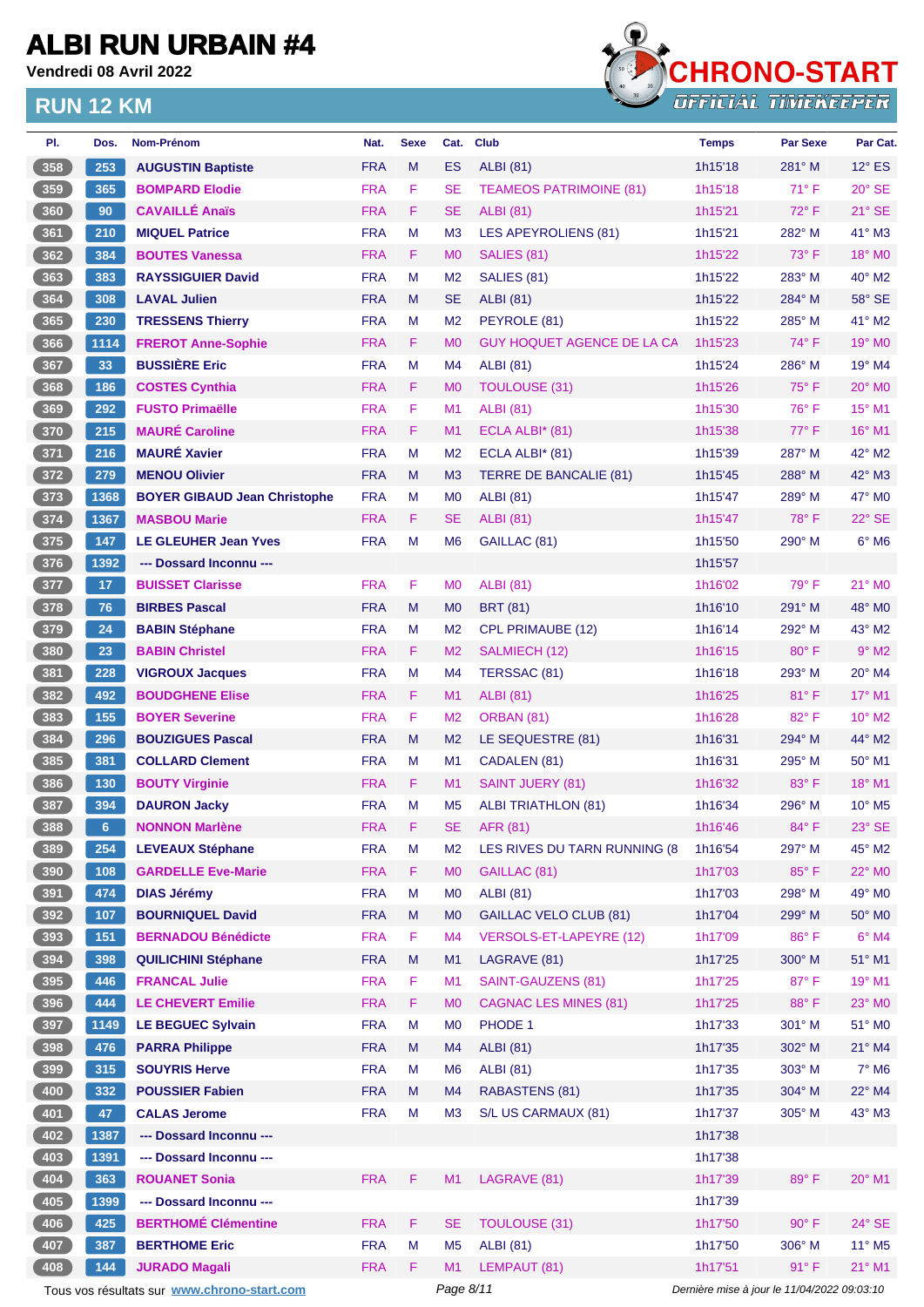**Vendredi 08 Avril 2022**



| PI. | Dos.           | Nom-Prénom                                  | Nat.       | <b>Sexe</b> | Cat.           | <b>Club</b>                        | <b>Temps</b> | <b>Par Sexe</b>                             | Par Cat.        |
|-----|----------------|---------------------------------------------|------------|-------------|----------------|------------------------------------|--------------|---------------------------------------------|-----------------|
| 409 | 61             | <b>TRANIER Tom</b>                          | <b>FRA</b> | M           | <b>ES</b>      | <b>BEURK (81)</b>                  | 1h17'52      | 307° M                                      | $13^\circ$ ES   |
| 410 | 464            | ** Anonymat du Participant **               | <b>FRA</b> | F.          | M <sub>2</sub> | <b>VILLENEUVE SUR VERE (81)</b>    | 1h17'55      | 92° F                                       | $11^{\circ}$ M2 |
| 411 | 462            | <b>AZALBERT Benjamin</b>                    | <b>FRA</b> | M           | M <sub>2</sub> | <b>ALBI</b> (81)                   | 1h17'55      | $308^\circ$ M                               | 46° M2          |
| 412 | 335            | <b>LADRECH Sophie</b>                       | <b>FRA</b> | F.          | M <sub>1</sub> | LISLE SUR TARN (81)                | 1h17'59      | 93° F                                       | 22° M1          |
| 413 | 1112           | <b>REGOURD Nicolas</b>                      | <b>FRA</b> | M           | M <sub>1</sub> | <b>GUY HOQUET AGENCE DE LA CA</b>  | 1h18'09      | $309^\circ$ M                               | 52° M1          |
| 414 | 148            | <b>PENA Delphine</b>                        | <b>FRA</b> | F           | M <sub>1</sub> | <b>ALBI</b> (81)                   | 1h18'19      | 94° F                                       | 23° M1          |
| 415 | 421            | <b>DELPON Blandine</b>                      | <b>FRA</b> | F.          | <b>SE</b>      | <b>ALBI</b> (81)                   | 1h18'26      | $95^{\circ}$ F                              | $25^\circ$ SE   |
| 416 | 119            | <b>THOMAS Amina</b>                         | <b>FRA</b> | F           | M1             | S/L US CARMAUX (81)                | 1h18'27      | 96°F                                        | 24° M1          |
| 417 | $102$          | <b>DELPEUCH Marjorie</b>                    | <b>FRA</b> | F.          | M <sub>0</sub> | <b>REALMONT (81)</b>               | 1h18'29      | $97^\circ$ F                                | $24^\circ$ MO   |
| 418 | 1406           | <b>IZARD Nadège</b>                         | <b>FRA</b> | F           | M <sub>0</sub> | S/L CASTRES ATHLETISME (81)        | 1h18'32      | 98°F                                        | 25° M0          |
| 419 | 100            | <b>CURVALE Anne</b>                         | <b>FRA</b> | F.          | M <sub>0</sub> | S/L CASTRES ATHLETISME (81)        | 1h18'32      | $99^\circ$ F                                | 26° MO          |
| 420 | 25             | <b>ASTRUC Elodie</b>                        | <b>FRA</b> | F           | M <sub>0</sub> | <b>BEURK (81)</b>                  | 1h18'38      | 100° F                                      | 27° M0          |
| 421 | $145$          | <b>SALANHAC PUECH Valérie</b>               | <b>FRA</b> | F           | M <sub>2</sub> | <b>GYM ROCHEGUDE (81)</b>          | 1h18'40      | 101° F                                      | $12^{\circ}$ M2 |
| 422 | 22             | <b>MASBOUS Gilles</b>                       | <b>FRA</b> | M           | M <sub>0</sub> | RIVIERES (81)                      | 1h18'48      | $310^\circ$ M                               | 52° M0          |
| 423 | $\overline{2}$ | <b>JORAM Audrey</b>                         | <b>FRA</b> | F.          | M <sub>1</sub> | CASTRES (81)                       | 1h18'58      | $102^\circ$ F                               | $25^{\circ}$ M1 |
| 424 | 159            | <b>ABADIE Fabienne</b>                      | <b>FRA</b> | F           | M <sub>2</sub> | L'UNION (31)                       | 1h18'58      | 103° F                                      | 13° M2          |
| 425 | 1102           | <b>GREFFIER Benedicte</b>                   | <b>FRA</b> | F.          | M <sub>2</sub> | LE GANG DES ZOE                    | 1h19'10      | $104^\circ$ F                               | 14° M2          |
| 426 | 1100           | <b>VALENTIN Nicolas</b>                     | <b>FRA</b> | M           | M <sub>2</sub> | LE GANG DES ZOE                    | 1h19'10      | 311° M                                      | 47° M2          |
| 427 | 1104           | <b>DONNART Gwenael</b>                      | <b>FRA</b> | M           | M <sub>2</sub> | LE GANG DES ZOE                    | 1h19'10      | $312^\circ$ M                               | 48° M2          |
| 428 | 1101           | <b>VALENTIN Veronique</b>                   | <b>FRA</b> | F           | M <sub>3</sub> | LE GANG DES ZOE                    | 1h19'10      | $105^\circ$ F                               | $8^\circ$ M3    |
| 429 | 218            | <b>NGO SIEU HONG Jacques</b>                | <b>FRA</b> | M           | M <sub>6</sub> | LES PETONS GRAGNAGUAIS (31)        | 1h19'11      | $313^\circ$ M                               | $8^\circ$ M6    |
| 430 | 182            | <b>SALVAGE Heidy</b>                        | <b>FRA</b> | F           | M <sub>1</sub> | <b>LES PETONS GRAGNAGUAIS (31)</b> | 1h19'11      | $106^\circ$ F                               | $26^{\circ}$ M1 |
| 431 | 185            | <b>ALIBERT Philippe</b>                     | <b>FRA</b> | M           | M <sub>5</sub> | GAILLAC (81)                       | 1h19'13      | 314° M                                      | 12° M5          |
| 432 | 1378           | <b>BRACKEVA Olivier</b>                     | <b>FRA</b> | M           | ES             | <b>ALBI</b> (81)                   | 1h19'16      | $315^\circ$ M                               | $14^{\circ}$ ES |
| 433 | 323            | <b>BERNAD Aline</b>                         | <b>FRA</b> | F           | M4             | GAILLAC (81)                       | 1h19'24      | $107^\circ$ F                               | $7^\circ$ M4    |
| 434 | 370            | <b>GRANIER Jacques</b>                      | <b>FRA</b> | M           | M <sub>6</sub> | ADS81 (12)                         | 1h19'43      | $316^\circ$ M                               | $9°$ M6         |
| 435 | 434            | <b>GOLLION Laurence</b>                     | <b>FRA</b> | F.          | M <sub>4</sub> | <b>VABRE (81)</b>                  | 1h19'50      | $108^\circ$ F                               | 8° M4           |
| 436 | 51             | <b>CAMINADE Sebastien</b>                   | <b>FRA</b> | M           | M1             | <b>ALBI</b> (81)                   | 1h20'11      | 317° M                                      | 53° M1          |
| 437 | 1386           | --- Dossard Inconnu ---                     |            |             |                |                                    | 1h20'14      |                                             |                 |
| 438 | 217            | <b>FAUCILHON Joe?I</b>                      | <b>FRA</b> | M           | M <sub>2</sub> | <b>ALBI</b> (81)                   | 1h20'30      | $318^\circ$ M                               | 49° M2          |
| 439 | 442            | <b>GARGOT Romain</b>                        | <b>FRA</b> | M           | SE             | SPORTING CLUB RHETAIS (79)         | 1h20'44      | $319^\circ$ M                               | $59^\circ$ SE   |
| 440 | 1389           | --- Dossard Inconnu ---                     |            |             |                |                                    | 1h20'49      |                                             |                 |
| 441 | 301            | <b>LAVAYRE Serge</b>                        | <b>FRA</b> | M           | M <sub>5</sub> | S/L US CARMAUX (81)                | 1h20'54      | 320° M                                      | 13° M5          |
| 442 | 418            | <b>CAVAILLE Corinne</b>                     | <b>FRA</b> | F           | M <sub>3</sub> | ROSIERES (81)                      | 1h20'54      | 109°F                                       | $9°$ M3         |
| 443 | 280            | <b>LESCURE Sébastien</b>                    | <b>FRA</b> | M           | M <sub>0</sub> | <b>LESCURE D"ALBIGEOIS (81)</b>    | 1h21'05      | 321° M                                      | 53° MO          |
| 444 | 84             | <b>GARRIGUES Vilav</b>                      | <b>FRA</b> | F           | M1             | <b>ALBI (81)</b>                   | 1h21'06      | $110^{\circ}$ F                             | 27° M1          |
| 445 | 1147           | <b>GUILLOBEZ Damien</b>                     | <b>FRA</b> | M           | M <sub>3</sub> | PHODE 1                            | 1h21'08      | 322° M                                      | 44° M3          |
| 446 | 1396           | --- Dossard Inconnu ---                     |            |             |                |                                    | 1h21'14      |                                             |                 |
| 447 | 175            | <b>QUENOLI Laure</b>                        | <b>FRA</b> | F           | M <sub>3</sub> | S/L ATHLE BRENS GAILLAC (81)       | 1h21'23      | $111^\circ F$                               | $10^{\circ}$ M3 |
| 448 | 423            | <b>VAYSSE Claire</b>                        | <b>FRA</b> | F           | M <sub>0</sub> | <b>ESPRIT BOXE (81)</b>            | 1h21'30      | 112°F                                       | 28° MO          |
| 449 | 52             | <b>MOT Benjamin</b>                         | <b>FRA</b> | M           | M <sub>0</sub> | <b>ALBI</b> (81)                   | 1h21'48      | 323° M                                      | 54° MO          |
| 450 | 238            | <b>CAZALS Carine</b>                        | <b>FRA</b> | F           | M <sub>1</sub> | <b>ALBI</b> (81)                   | 1h22'02      | $113^\circ$ F                               | 28° M1          |
| 451 | $113$          | <b>PUECH Jessica</b>                        | <b>FRA</b> | F           | M <sub>0</sub> | LE SEQUESTRE (81)                  | 1h22'04      | 114°F                                       | 29° M0          |
| 452 | 440            | <b>FOURNIER Michel</b>                      | <b>FRA</b> | M           | M <sub>8</sub> | <b>COUREURS DE FOND DE CASTRI</b>  | 1h22'19      | 324° M                                      | $1^\circ$ M8    |
| 453 | 432            | <b>GUILBON Noémie</b>                       | <b>FRA</b> | F.          | M <sub>2</sub> | LANTA (31)                         | 1h22'30      | $115^\circ$ F                               | 15° M2          |
| 454 | 131            | <b>PAGANELLI Emmanuelle</b>                 | <b>FRA</b> | $\mathsf F$ | M <sub>3</sub> | LANTA(31)                          | 1h22'30      | 116° F                                      | $11^{\circ}$ M3 |
| 455 | 192            | <b>ALBOUZE Mathieu</b>                      | <b>FRA</b> | M           | M <sub>0</sub> | S/L US CARMAUX (81)                | 1h22'35      | 325° M                                      | 55° MO          |
| 456 | 467            | <b>HAURET CLOS Amandine</b>                 | <b>FRA</b> | F           | <b>SE</b>      | CASTRES (81)                       | 1h23'01      | $117^\circ$ F                               | $26^\circ$ SE   |
| 457 | 469            | <b>FONTES Guillaume</b>                     | <b>FRA</b> | M           | <b>SE</b>      | CASTRES (81)                       | 1h23'02      | 326° M                                      | $60^\circ$ SE   |
| 458 | 466            | <b>BOYER Marine</b>                         | <b>FRA</b> | F           | <b>SE</b>      | <b>SEMALENS (81)</b>               | 1h23'02      | 118° F                                      | $27^\circ$ SE   |
| 459 | 401            | <b>NOGAREDE David</b>                       | <b>FRA</b> | M           | <b>SE</b>      | TOULOUSE (31)                      | 1h23'34      | 327° M                                      | $61^\circ$ SE   |
|     |                | Tous vos résultats sur www.chrono-start.com |            |             | Page 9/11      |                                    |              | Dernière mise à jour le 11/04/2022 09:03:10 |                 |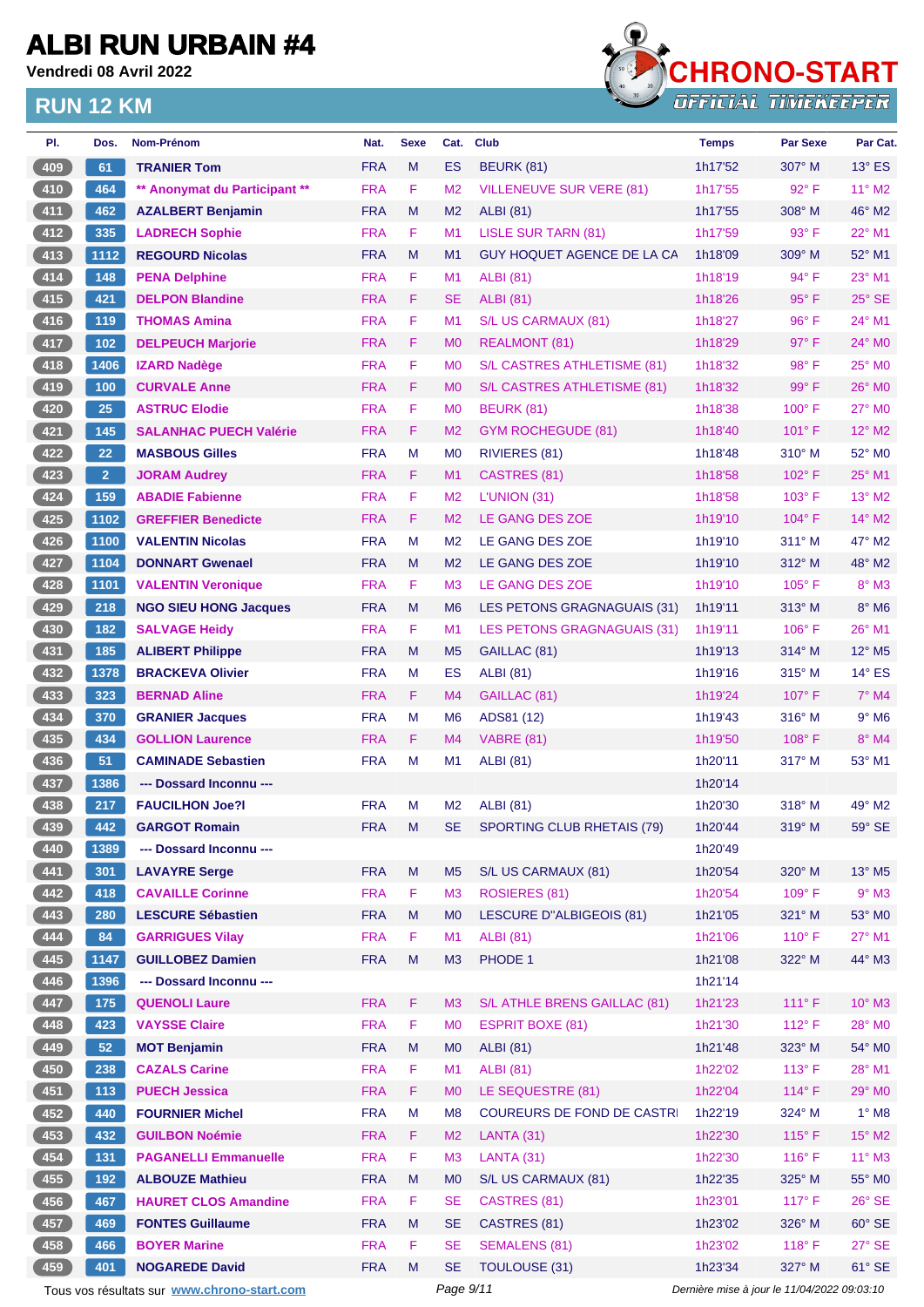**Vendredi 08 Avril 2022**



| PI.   | Dos. | Nom-Prénom                                  | Nat.       | <b>Sexe</b> | Cat.           | <b>Club</b>                       | <b>Temps</b> | <b>Par Sexe</b>                             | Par Cat.                    |
|-------|------|---------------------------------------------|------------|-------------|----------------|-----------------------------------|--------------|---------------------------------------------|-----------------------------|
| 460   | 439  | <b>DIAS Alberto</b>                         | <b>FRA</b> | M           | M <sub>3</sub> | CADIMA (81)                       | 1h23'35      | 328° M                                      | 45° M3                      |
| 461   | 438  | <b>CHAILLET Olivier</b>                     | <b>FRA</b> | M           | M <sub>3</sub> | CADIMA (81)                       | 1h23'35      | 329° M                                      | 46° M3                      |
| 462   | 435  | <b>BONNERY Raphael</b>                      | <b>FRA</b> | M           | <b>SE</b>      | <b>ALBI</b> (81)                  | 1h23'36      | $330^\circ$ M                               | 62° SE                      |
| 463   | 465  | <b>BOUSQUET Guillaume</b>                   | <b>FRA</b> | M           | <b>SE</b>      | <b>SEMALENS (81)</b>              | 1h23'36      | $331^\circ$ M                               | 63° SE                      |
| 464   | 64   | <b>AUBERTOT Philippe</b>                    | <b>FRA</b> | M           | M <sub>5</sub> | ECLA ALBI $*$ (81)                | 1h23'39      | 332° M                                      | $14^{\circ}$ M <sub>5</sub> |
| 465   | 203  | <b>FERRY Agnès</b>                          | <b>FRA</b> | F           | M <sub>3</sub> | ECLA ALBI* (81)                   | 1h23'39      | $119^\circ$ F                               | $12^{\circ}$ M3             |
| 466   | 382  | <b>PROVOST Melissa</b>                      | <b>FRA</b> | F           | <b>SE</b>      | SAINT PIERRE DE TRIVISY (81)      | 1h23'41      | $120^\circ$ F                               | $28^\circ$ SE               |
| 467   | 359  | <b>SOUFFEZ SAM Valérie</b>                  | <b>FRA</b> | F           | M <sub>4</sub> | ALBI (81)                         | 1h24'06      | 121° F                                      | $9°$ M4                     |
| 468   | 98   | <b>COMBES Alexia</b>                        | <b>FRA</b> | F           | SE             | S/L US CARMAUX (81)               | 1h24'49      | $122^{\circ}$ F                             | $29°$ SE                    |
| 469   | 1113 | <b>LEVASSEUR Virginie</b>                   | <b>FRA</b> | F           | <b>SE</b>      | <b>GUY HOQUET AGENCE DE LA CA</b> | 1h24'49      | 123° F                                      | 30° SE                      |
| 470   | 416  | <b>BRAZY Marine</b>                         | <b>FRA</b> | F           | <b>SE</b>      | <b>MONTROC (81)</b>               | 1h25'23      | $124^\circ$ F                               | 31° SE                      |
| 471   | 1105 | <b>NAVARRO Celine</b>                       | <b>FRA</b> | F           | M <sub>3</sub> | <b>FORMISSIMA1</b>                | 1h25'33      | $125^\circ$ F                               | $13^{\circ}$ M3             |
| 472   | 1109 | <b>MONTREJEAU Jean Patrick</b>              | <b>FRA</b> | M           | M <sub>2</sub> | <b>FORMISSIMA1</b>                | 1h25'33      | $333^\circ$ M                               | 50° M2                      |
| 473   | 1107 | <b>ROUMEGOUX Virginie</b>                   | <b>FRA</b> | F           | M <sub>3</sub> | <b>FORMISSIMA 1</b>               | 1h25'33      | $126^\circ$ F                               | $14^{\circ}$ M3             |
| 474   | 40   | <b>NISSEN Cecile</b>                        | <b>FRA</b> | F           | M <sub>3</sub> | CARMAUX (81)                      | 1h25'34      | $127^\circ$ F                               | $15^{\circ}$ M3             |
| 475   | 1110 | <b>ROUSSEL Bruno</b>                        | <b>FRA</b> | M           | M <sub>4</sub> | <b>FORMISSIMA1</b>                | 1h25'34      | 334° M                                      | $23^\circ$ M4               |
| 476   | 348  | <b>POULAIN Martine</b>                      | <b>FRA</b> | F           | M <sub>3</sub> | <b>CFC CASTRES (81)</b>           | 1h25'36      | $128^\circ$ F                               | 16° M3                      |
| 477   | 377  | <b>LEVISTRE Nathalie</b>                    | <b>FRA</b> | F           | M <sub>4</sub> | <b>VALDURENQUE (81)</b>           | 1h25'37      | $129^\circ$ F                               | $10^{\circ}$ M4             |
| 478   | 385  | <b>MOULY Gisèle</b>                         | <b>FRA</b> | F           | M <sub>6</sub> | <b>COUREURS DE FOND CASTRES</b>   | 1h25'37      | 130° F                                      | $1^\circ$ M6                |
| 479   | 347  | <b>LOUBAT-MOLINIER Chantal</b>              | <b>FRA</b> | F           | M4             | VALDURENQUE (81)                  | 1h25'37      | $131^\circ$ F                               | 11° M4                      |
| 480   | 55   | <b>MIALHE Raymond</b>                       | <b>FRA</b> | M           | M7             | CASTRES (81)                      | 1h25'37      | 335° M                                      | $3°$ M7                     |
| 481   | 69   | <b>FUSTELLINI Sophie</b>                    | <b>FRA</b> | F           | <b>SE</b>      | PAMPELONNE (81)                   | 1h25'45      | $132^\circ$ F                               | 32° SE                      |
| 482   | 376  | <b>CALMELS Karine</b>                       | <b>FRA</b> | F           | M <sub>2</sub> | <b>CPAM (81)</b>                  | 1h25'51      | $133^\circ$ F                               | 16° M2                      |
| 483   | 172  | <b>BAYLE Christel</b>                       | <b>FRA</b> | F           | M <sub>3</sub> | <b>CASTELNAU DE LEVIS (81)</b>    | 1h26'20      | $134^\circ$ F                               | $17^\circ$ M3               |
| 484   | 42   | <b>FLAVIN Marie-Françoise</b>               | <b>FRA</b> | F.          | M <sub>5</sub> | ECLA ALBI* (81)                   | 1h26'21      | $135^\circ$ F                               | $1^\circ$ M <sub>5</sub>    |
| 485   | 43   | <b>CHAUVET Corinne</b>                      | <b>FRA</b> | F           | M <sub>2</sub> | ECLA ALBI* (81)                   | 1h26'21      | $136^\circ$ F                               | $17^\circ$ M2               |
| 486   | 314  | ** Anonymat du Participant **               | <b>FRA</b> | M           | M <sub>3</sub> | <b>ALBI</b> (81)                  | 1h26'42      | $336^\circ$ M                               | $47^\circ$ M3               |
| 487   | 173  | <b>GINESTE David</b>                        | <b>FRA</b> | M           | M <sub>2</sub> | <b>ALBI</b> (81)                  | 1h26'42      | $337^\circ$ M                               | 51° M2                      |
| 488   | 225  | <b>LENOIR Fanny</b>                         | <b>FRA</b> | F.          | <b>SE</b>      | PAMPELONNE (81)                   | 1h27'06      | $137^\circ$ F                               | 33° SE                      |
| 489   | 497  | <b>BRU Coline</b>                           | <b>FRA</b> | F           | ES             | FONLABOUR (81)                    | 1h27'07      | $138^\circ$ F                               | $1^\circ$ ES                |
| 490   | 1395 | --- Dossard Inconnu ---                     |            |             |                |                                   | 1h27'41      |                                             |                             |
| 491   | 114  | <b>BALAT Marjorie</b>                       | <b>FRA</b> | F           | M1             | <b>MARSSAC SUR TARN (81)</b>      | 1h27'50      | 139° F                                      | 29° M1                      |
| $492$ | 101  | <b>FERNANDEZ Sandra</b>                     | <b>FRA</b> | F           | M1             | <b>MARSSAC SUR TARN (81)</b>      | 1h27'50      | 140°F                                       | 30° M1                      |
| 493   | 219  | <b>TAURINYA Thierry</b>                     | <b>FRA</b> | M           | M <sub>6</sub> | RIA SIRACH (66)                   | 1h27'54      | 338° M                                      | 10° M6                      |
| 494   | 181  | <b>TAURINYA Anne Laure</b>                  | <b>FRA</b> | F.          | M <sub>0</sub> | <b>ALBI</b> (81)                  | 1h27'54      | $141^\circ$ F                               | 30° MO                      |
| 495   | 142  | <b>PARENT Emmanuel</b>                      | <b>FRA</b> | M           | M4             | LA TESTE DE BUCH (33)             | 1h28'35      | 339° M                                      | 24° M4                      |
| 496   | 252  | <b>BASTIER-BAUDOUI Olivier</b>              | <b>FRA</b> | M           | M3             | <b>ALBI</b> (81)                  | 1h28'35      | 340° M                                      | 48° M3                      |
| 497   | 1397 | --- Dossard Inconnu ---                     |            |             |                |                                   | 1h28'38      |                                             |                             |
| 498   | 168  | <b>BRUNAS Audrey</b>                        | <b>FRA</b> | F           | M1             | <b>ALBI</b> (81)                  | 1h29'14      | $142^{\circ}$ F                             | 31° M1                      |
| 499   | 234  | <b>BRUEL Claude</b>                         | <b>FRA</b> | M           | M7             | S/L CAPIAL ATHLE.ST JUERY (81)    | 1h29'14      | 341° M                                      | $4^\circ$ M7                |
| 500   | 264  | <b>RAUCOULES Jean-Marc</b>                  | <b>FRA</b> | M           | M4             | S/L CAPIAL ATHLE.ST JUERY (81)    | 1h29'14      | 342° M                                      | 25° M4                      |
| 501   | 56   | <b>SUC Didier</b>                           | <b>FRA</b> | M           | M4             | S/L CAPIAL ATHLE.ST JUERY (81)    | 1h29'15      | 343° M                                      | 26° M4                      |
| 502   | 189  | <b>CAZENAVE-TAPIE Gilbert</b>               | <b>FRA</b> | M           | M <sub>6</sub> | S/L CAPIAL ATHLE.ST JUERY (08)    | 1h29'16      | 344° M                                      | 11° M6                      |
| 503   | 223  | <b>RAUCOULES-RAMADE Christine</b>           | <b>FRA</b> | F           | M4             | S/L CAPIAL ATHLE.ST JUERY (81)    | 1h29'16      | $143^\circ$ F                               | 12° M4                      |
| 504   | 212  | <b>RAMADE Philippe</b>                      | <b>FRA</b> | ${\sf M}$   | M <sub>3</sub> | S/L CAPIAL ATHLE.ST JUERY (81)    | 1h29'16      | 345° M                                      | 49° M3                      |
| 505   | 329  | <b>THOMAS Christine</b>                     | <b>FRA</b> | F           | M <sub>5</sub> | S/L CAPIAL ATHLE.ST JUERY (81)    | 1h29'16      | 144°F                                       | $2^{\circ}$ M <sub>5</sub>  |
| 506   | 330  | <b>THOMAS Didier</b>                        | <b>FRA</b> | M           | M <sub>5</sub> | S/L CAPIAL ATHLE.ST JUERY (81)    | 1h29'17      | 346° M                                      | 15° M5                      |
| 507   | 468  | <b>CASTAN Mathurin</b>                      | <b>FRA</b> | M           | <b>SE</b>      | CASTRES (81)                      | 1h29'31      | 347° M                                      | 64° SE                      |
| 508   | 14   | <b>RAISONNET Caroline</b>                   | <b>FRA</b> | F.          | M1             | <b>BEURK (81)</b>                 | 1h29'35      | $145^\circ$ F                               | 32° M1                      |
| 509   | 473  | <b>BOUCHE Loïc</b>                          | <b>FRA</b> | M           | M0             | <b>BEURK (81)</b>                 | 1h29'35      | 348° M                                      | 56° M0                      |
| 510   | 258  | <b>HOUBRE Stephane</b>                      | <b>FRA</b> | M           | M <sub>3</sub> | PEROLS FOOTING (12)               | 1h29'44      | 349° M                                      | $50^\circ$ M3               |
|       |      | Tous vos résultats sur www.chrono-start.com |            |             | Page 10/11     |                                   |              | Dernière mise à jour le 11/04/2022 09:03:10 |                             |